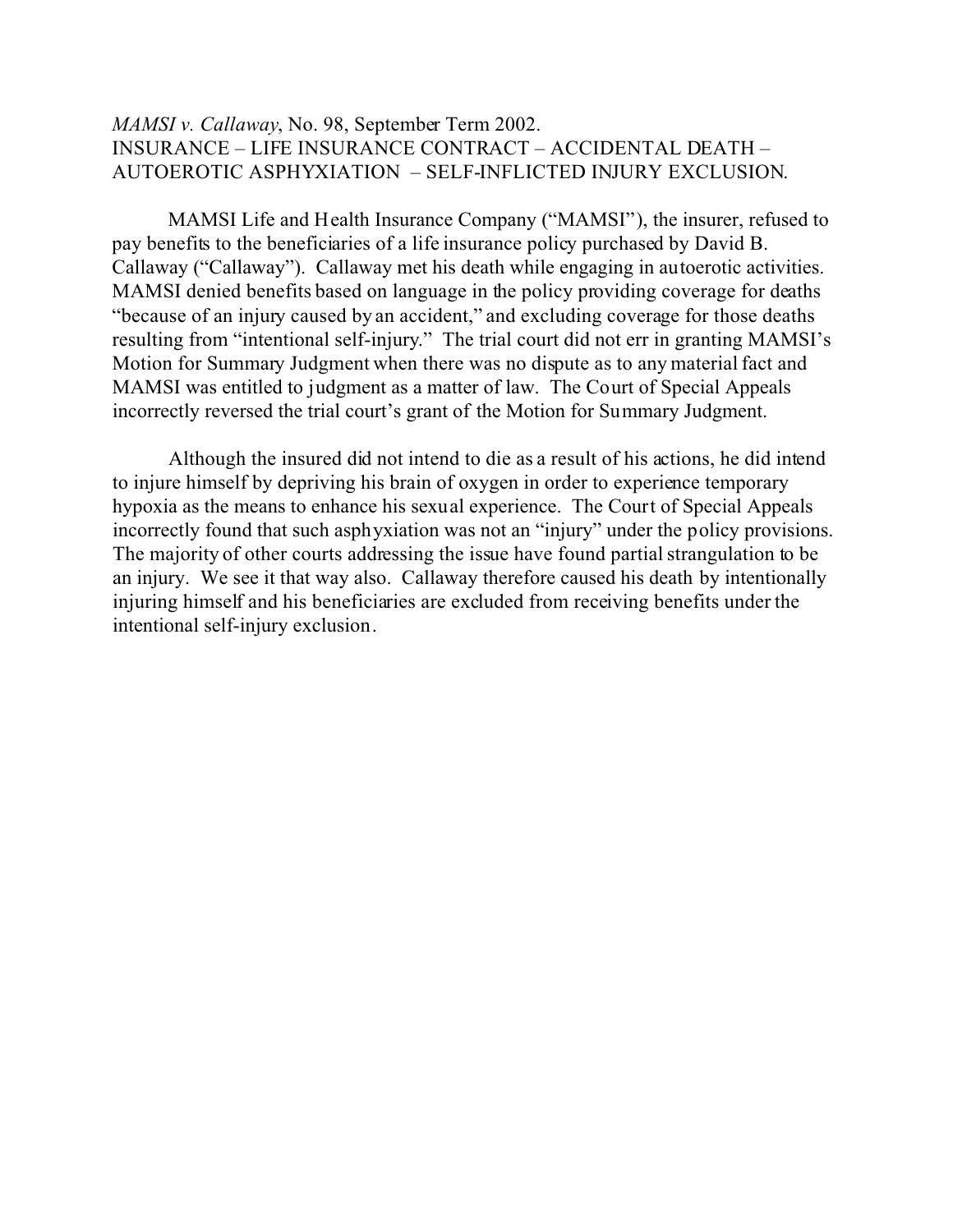Circuit Co urt for Wicomico C ounty Case # 22-C-00-001273

IN THE COURT OF APPEALS OF

#### MARYLAND

No. 98

September Term, 2002

MAMSI LIFE & HEALTH INSURANCE COMPANY

v.

JOHN W. CALLAWAY

Bell, C.J. Eldridge Raker Wilner Cathell Harrell Battaglia,

JJ.

Opinion by Harrell, J. Bell, C.J. and Battaglia, J., Dissent.

Filed: June 11, 2003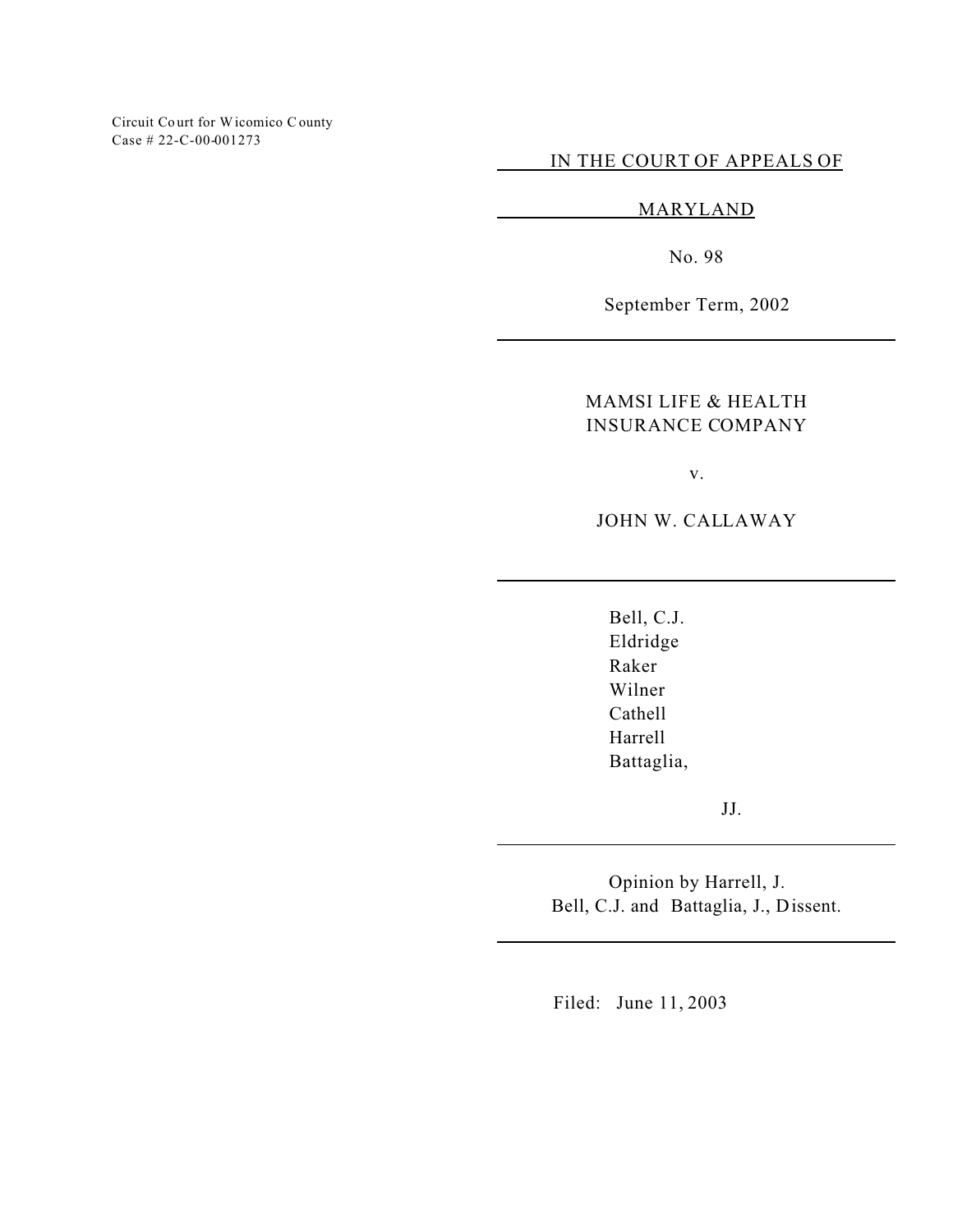A.

What is autoerotic asphyxiation? Also known also as hypoxyphilia, it is classified as a mental disorder falling into the category of "Sexual Masochism" and involves "sexual arousal by oxygen deprivation obtained by means of chest compression, noose, ligature, plastic bag, mask, or chemicals." Diagnostic and Statistical Manual of the American Psychiatric Association,  $\S$  302.83, at 529 (4<sup>th</sup> ed.) ("DSM-IV"). Suffocation devices are employed for the purpose of "limiting the flow of oxygen to the brain during masturbation in an attempt to heighten sexual pleasure." *Todd v. AIG Life Ins. Co.*, 47 F.3d 1448, 1450 ( $5<sup>th</sup> Cir.$  1995). Nerve centers in the brain are stimulated by asphyxia, which "produces a state of hypercapnia (an increase in carbon dioxide in the blood) and a concomitant state of hypoxia (a decrease in oxygen in the blood), all of which result in an increased intensity of sexual gratification." *Padfield v. AIG Life Ins. Co.*, 290 F.3d 1121, 1125 (9<sup>th</sup> Cir. 2002).

The medical literature also informs that, although those who habitually practice autoerotic asphyxiation utilize escape mechanisms to protect against terminal suffocation in the event of a loss of consciousness, unintended deaths sometimes occur, primarily as a consequence of errors in the placement of the noose or ligature or other mistakes. DSM-IV, § 302.83, at 529 (estimating that "two hypoxyphilia-caused deaths per million population are detected and reported each year"). Autoerotic asphyxiation more likely than not, however, results in a nonfatal outcome. *Todd*, 47 F.3d at 1457. Those who engage in autoerotic activities do not seek to lose consciousness, rather, their "sexuoerotic arousal and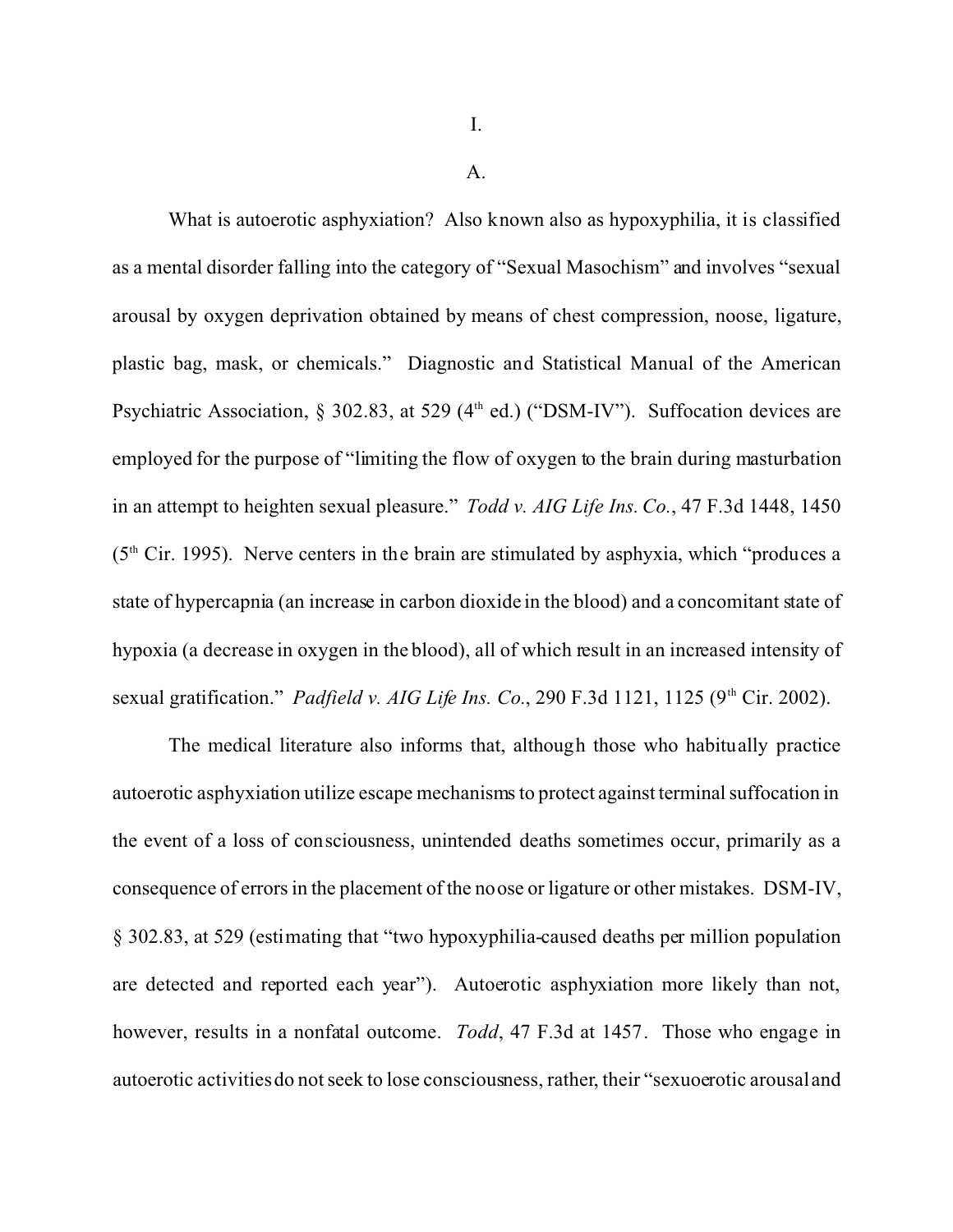attainment of orgasm depend[] on self-strangulation and asphyxiation up to, but not including, loss of consciousness." The Autoerotic Asphyxiation Syndrome in Adolescent and Young Adult Males (1996). The optimum degree of that cerebral anoxia (interference with the blood supply to the brain), we are told, is only meant to reach the point at which it is perceived as giddiness, lightheadedness, and exhilaration, which reinforces the masturbatory sensation. Andrew P. Jenkins, *When Self-Pleasuring Becomes Self-Destruction: Autoerotic Asphyxiation Paraphilia*, The International Electronic Journal of Health Education 209 (2000).

B.

On 5 July 2000, David B. Callaway (sometimes referred to here as the "Insured") was found dead in his home in Wicomico County, Maryland. The circumstances of his death are not in dispute. At the time of his death, he was engaged in an act of autoerotic asphyxiation. The detective investigating the death found his nude body lying on its back. His hands were tied behind his back and his feet were bound together at the ankles with rope. A plastic bag covered his head and a brown belt was tightened around his neck. The wall opposite the body was covered "with a large amount of centerfold pictures of naked females."1

(continued...)

<sup>&</sup>lt;sup>1</sup> The Report of the Post Mortem Examination, dated 11 October 2000, further described the scene as follows:

There was also a yellow 1/4" synthetic rope attached to the loop binding the hands with a quick release knot secured by a wooden clothes pin. This rope was attached to a pulley to the above-mentioned leather belt around the neck and, according to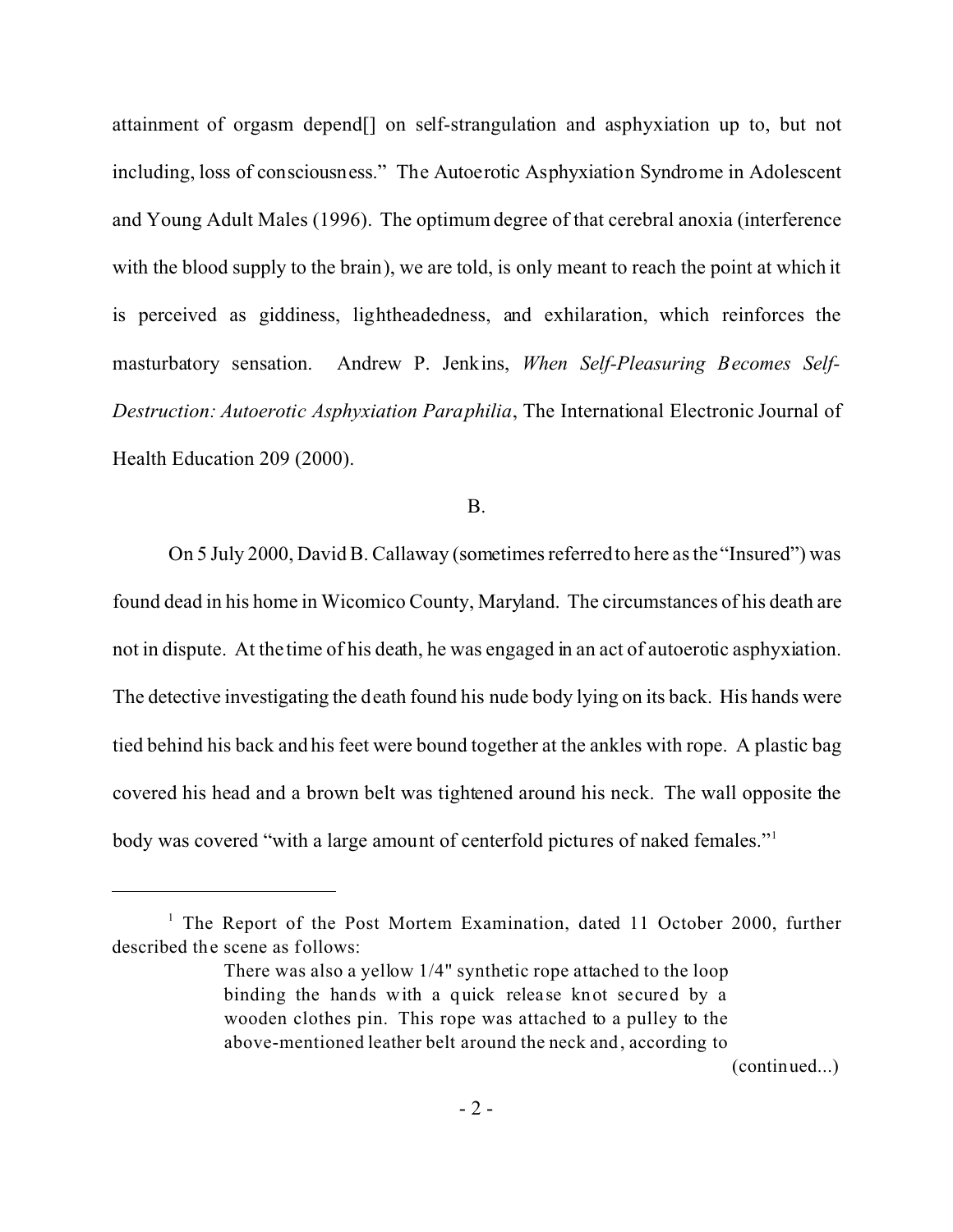The autopsy, performed on 6 July 2000, revealed the "immediate cause" of death to be "asphyxiation." The manner of the Insured's death was characterized as an "accident" by the Assistant Medical Examiner who performed the autopsy. The Report of the Post Mortem Examination (the "Report") likewise indicated that the Insured died of "asphyxiation" and the manner of death was described as an "accident." It was also the Medical Examiner's opinion that the elaborate arrangement described in n.1, *supra*, was a release mechanism designed by the Insured to prevent ultimate asphyxiation. He further observed that the complexity of the arrangement was typical for that type of erotic activity and concluded that "[t]he results of the autopsy and investigation indicate that the decedent accidentally asphyxiated (suffocated) while engaged in an erotic activity."

Mr. Callaway, at the time of his death, owned a life insurance policy (the "Policy") issued by MAMSI Life and Health Insurance Company ("MAMSI"). The designated beneficiaries of the Policy were his brother, John W. Callaway, and his nephews, John Callaway, Jr. and Bennett J. Callaway (the "Beneficiaries"). When the Beneficiaries sought

 $\cdot$ <sup>1</sup>(...continued)

the investigation reports, was strung through two additional pulleys attached to the ceiling of the room with a 25-pound weight at the end. Reportedly, an additional piece of rope was tied to the line at the ceiling between the pulleys. Pulling of this rope would cause lifting of the attached weight, releasing the tension applied to the neck loops and wrists. The legs were tied at the level of the malleoli [ankle bones] with four loops of 1/4" cotton rope tied between the legs, with transverse loops forming a Figure "8" knot. . . . The deceased held a 4-1/2 foot long strap in his right hand.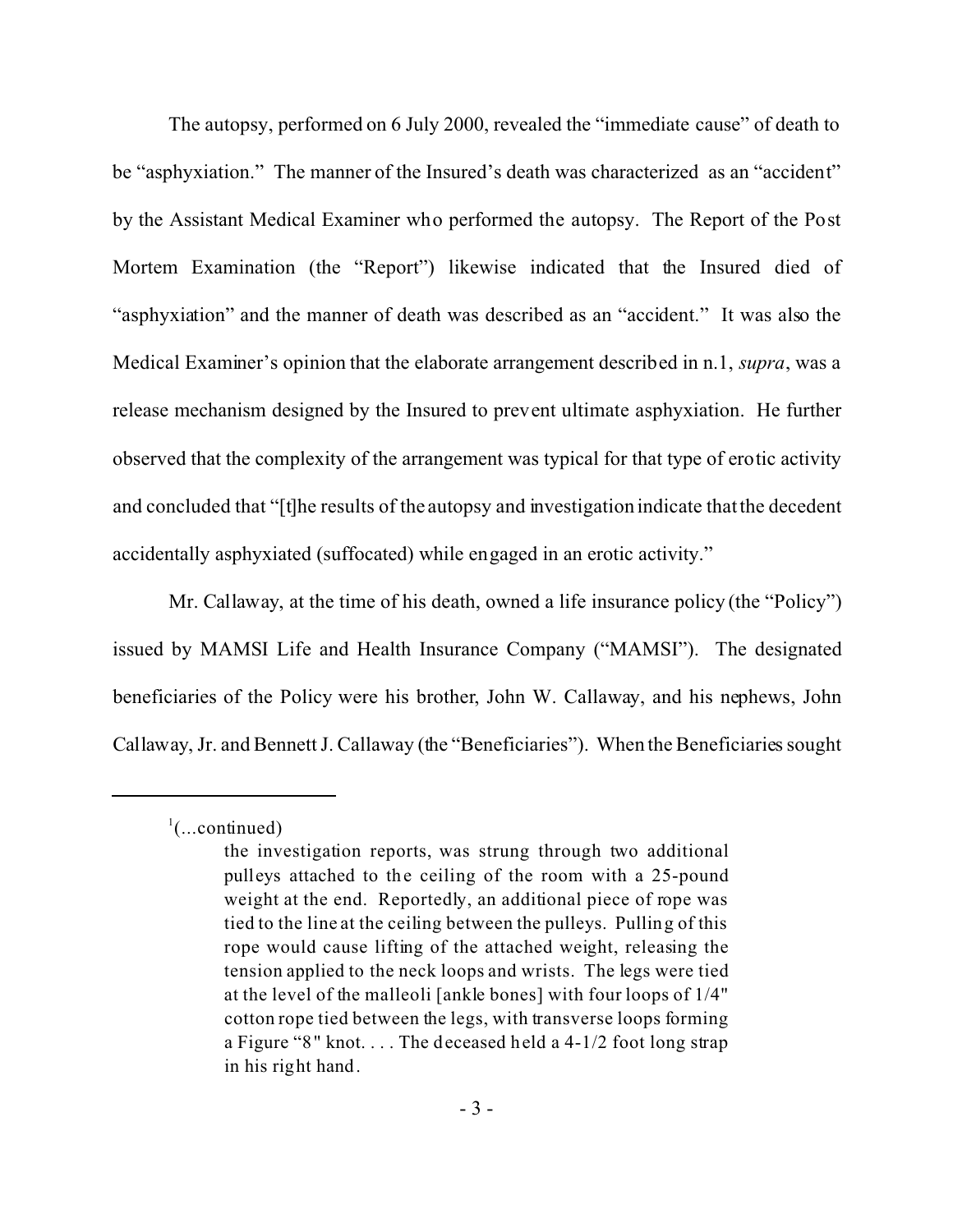to recover the death benefits under the Policy, MAMSI denied payment. MAMSI claimed that the Insured's death was not the result of an accident, but was instead the result of intentional self-injury.

The Policy provided for the payment of death benefits if the Insured sustained a loss of life "because of an injury caused by an accident." Among the policy exclusions from coverage was one for death resulting from "intentional self-injury." The Policy provided in relevant part:

Accidental Death and Dismemberment Benefits.

*Benefit Payable*– If an *Insured* suffers a covered loss because of an *injury caused by an accident*, the loss must occur within 90 days after the date of the accident. Notice of the loss must be received by us within 30 days after the start of the covered loss. We will pay the benefit amount when we receive proof, satisfactory to us, of a covered loss within 90 days of the date of the loss.

A covered loss means: loss of life;

. . . .

*Benefit Amounts*– We will pay the full benefit amount as shown in the Schedule of Benefits for loss of:

life;

. . . .

*Exclusions*– No benefit will be paid for any loss that results from or is caused directly, indirectly, wholly or partly by: *intentional self-injury*, suicide or attempted suicide,

while sane or insane; ....

(Emphasis added).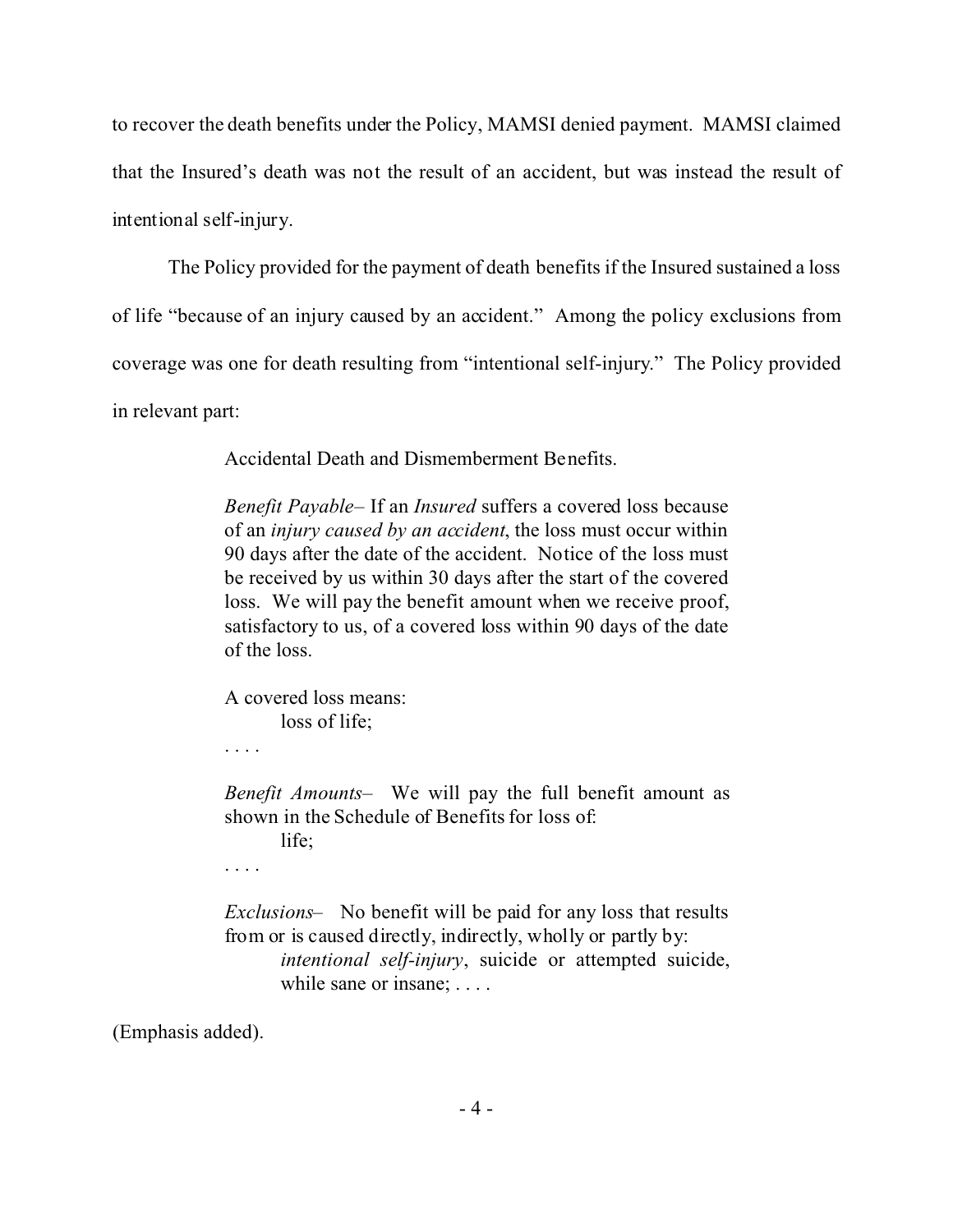On 16 October 2000, the Beneficiaries instituted suit against MAMSI in the Circuit Court for Wicomico County, alleging breach of the insurance contract. MAMSI filed a Motion to Dismiss or, In the Alternative, Motion for Summary Judgment, in response to the complaint. MAMSI asserted that the Insured's intentional act of depriving his brain of oxygen injured it, thereby rendering it incapable of functioning which caused his unintended death. The Insured's death was therefore the result of self-inflicted injury and not covered under the Policy.

The Beneficiaries responded to MAMSI's Motion for Summary Judgment with one of their own. The Beneficiaries argued that the insurance policy provided coverage for death resulting from asphyxiation while voluntarily engaged in autoerotic activity and that the death resulting from such activity was not a "self-inflicted" injury because of the existence of the escape mechanism, indicating the Insured's intent *not* to injure himself. His injury, therefore, was an accident.

The hearing on the dueling motions was held on 20 February 2001. At the hearing, the parties stipulated that the Policy was unambiguous and that there was no dispute as to material facts. The Circuit Court, therefore, made the following findings:

> [I]t appears to this Court as both counsel agree that the policy involved in this case is unambiguous. It provides for the payment of benefits if an insured suffers a covered loss because of an injury caused by an accident. A covered loss is loss of life. So, therefore, if death occurs because of an injury caused by an accident, then there would be the payment of benefits from the Defendant to the Plaintiff. However, if death was not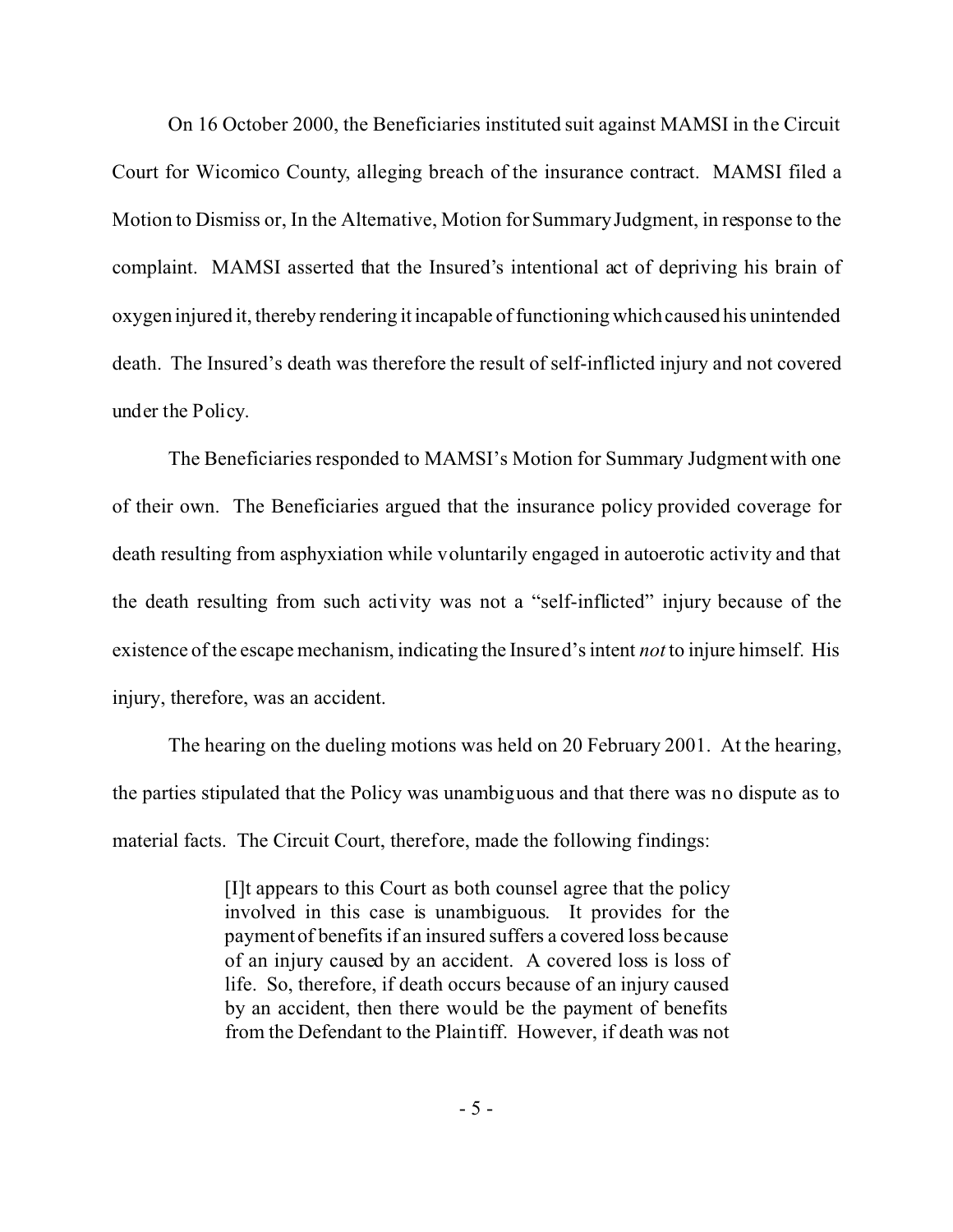due to an injury caused by an accident, then the policy does not provide coverage.

The Court believes that this case, the policy language is for legal purposes basically the same as the policies that covered death as a result of an accidental means.

I have a great deal of difficulty finding any difference between that language and the language used in this case.

The issue was dealt with in Consumers Life Insurance Company versus Smith, and there, the Court found that when somebody got drunk and drove an automobile and ran into a tree or something of that nature, then the bodily injury was caused by accident.

The Court made the distinction between accidental death and death by accidental means, and the Court used the language, the direct and proximate cause of the death of the insured was an automobile accident. He did not die from intoxication. Had he died from intoxication, then at least in my opinion, there would have been no coverage in that case, and had he died from intoxication, the Court believes that the facts in that case would have been analogous to the facts in this case.

In this case, the insured intended to cut off his air supply. The cutting off of the air supply caused his death. The Court believes that that is not a death caused because of an injury caused by an accident. He intended the act that resulted in his death. So the Court is going to grant the Defendant's Motion for Summary Judgment.

In addition, the Court believes that when you intend to cut off your air supply, you are causing a self-injury and that the exclusion would also apply to exclude benefits in this case. Therefore, the Court will enter Summary Judgment in favor of the Defendant.

# C.

The Beneficiaries appealed to the Court of Special Appeals. They argued that the

trial court failed to view the facts in a light most favorable to the Beneficiaries and failed to

draw reasonable inferences in their favor from the undisputed facts. The determinations by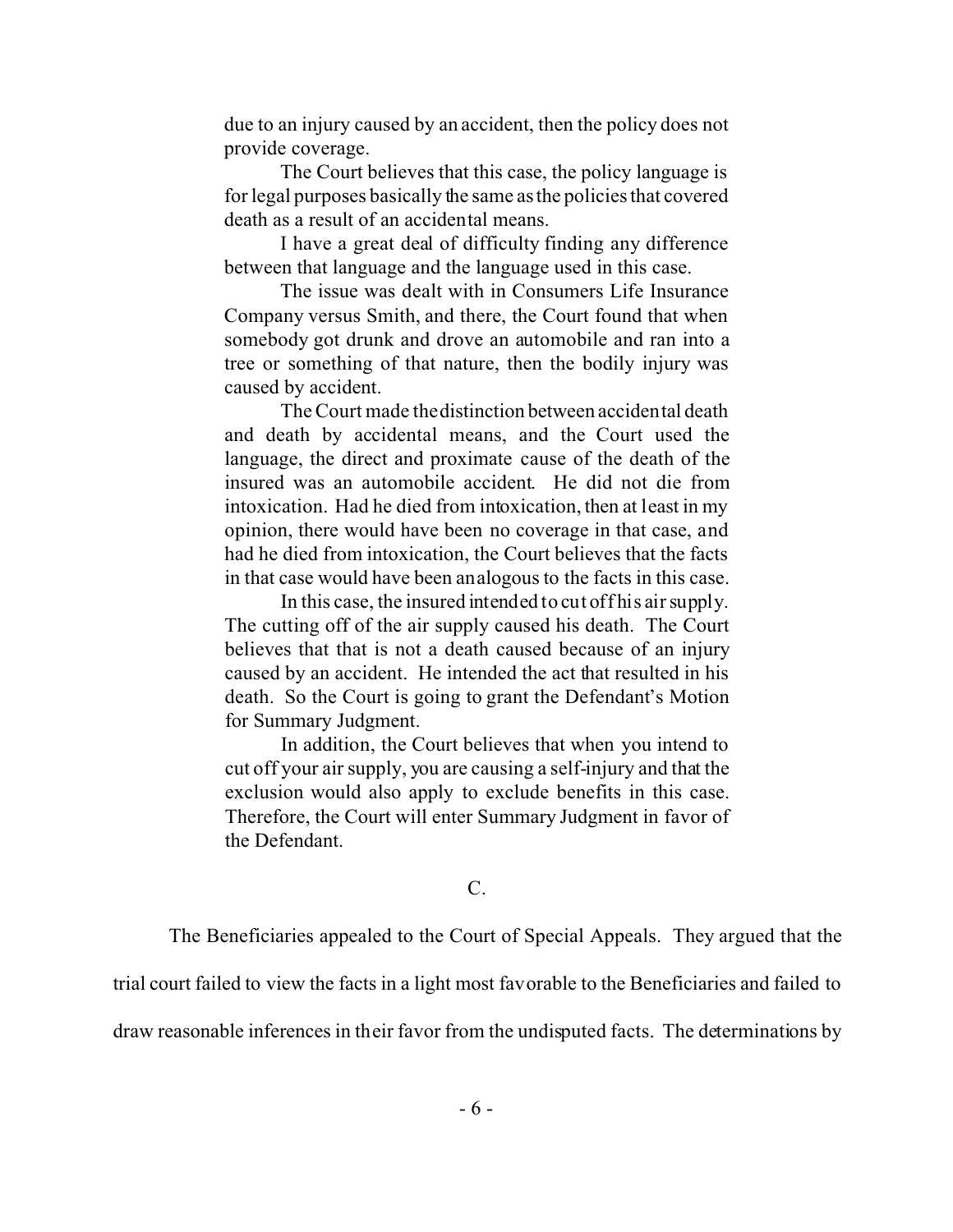law enforcement officers and medical personnel that the death was an accident should not have been given such short shrift, the Beneficiaries argued. Furthermore, the Beneficiaries contended that the Insured's death was the result of an injury caused by an accident within the meaning of the Policy. They relied on a statement in *Consumer's Life Ins. Co. v. Smith*, 86 Md. App. 570, 587 A.2d 1119 (1991), to support their assertion that "accident" is an unambiguous word with a singular meaning. MAMSI argued in reply that the Insured's death was not the result of an injury caused by an accident and that even if it were, the Beneficiaries would be precluded from recovering benefits because the Insured's death was the result of intentional self-injury.

The Court of Special Appeals, in a reported opinion (*Callaway v. MAMSI*, 145 Md. App. 567, 806 A.2d 274 (2002)), reversed the lower court, holding that: (1) the death resulted from an accident, and (2) a brief intentional reduction in the flow of oxygen to the brain was not an "injury" within the meaning of the intentional injury exclusion. Applying principles of contract construction, the intermediate appellate court concluded that it was required to interpret the terms "accident" and "injury" in order to properly construe the coverage of the Policy. 145 Md. App. at 591, 806 A.2d at 288. The court noted that "accident" and "injury" were ambiguous terms because they may have more than one meaning and were not defined in the Policy. *Id*. Thus, the court turned to extrinsic sources in aid of interpreting the Policy. It claimed to construe those terms by ascribing to them their ordinary meaning as a lay person would understand them. The court further noted that,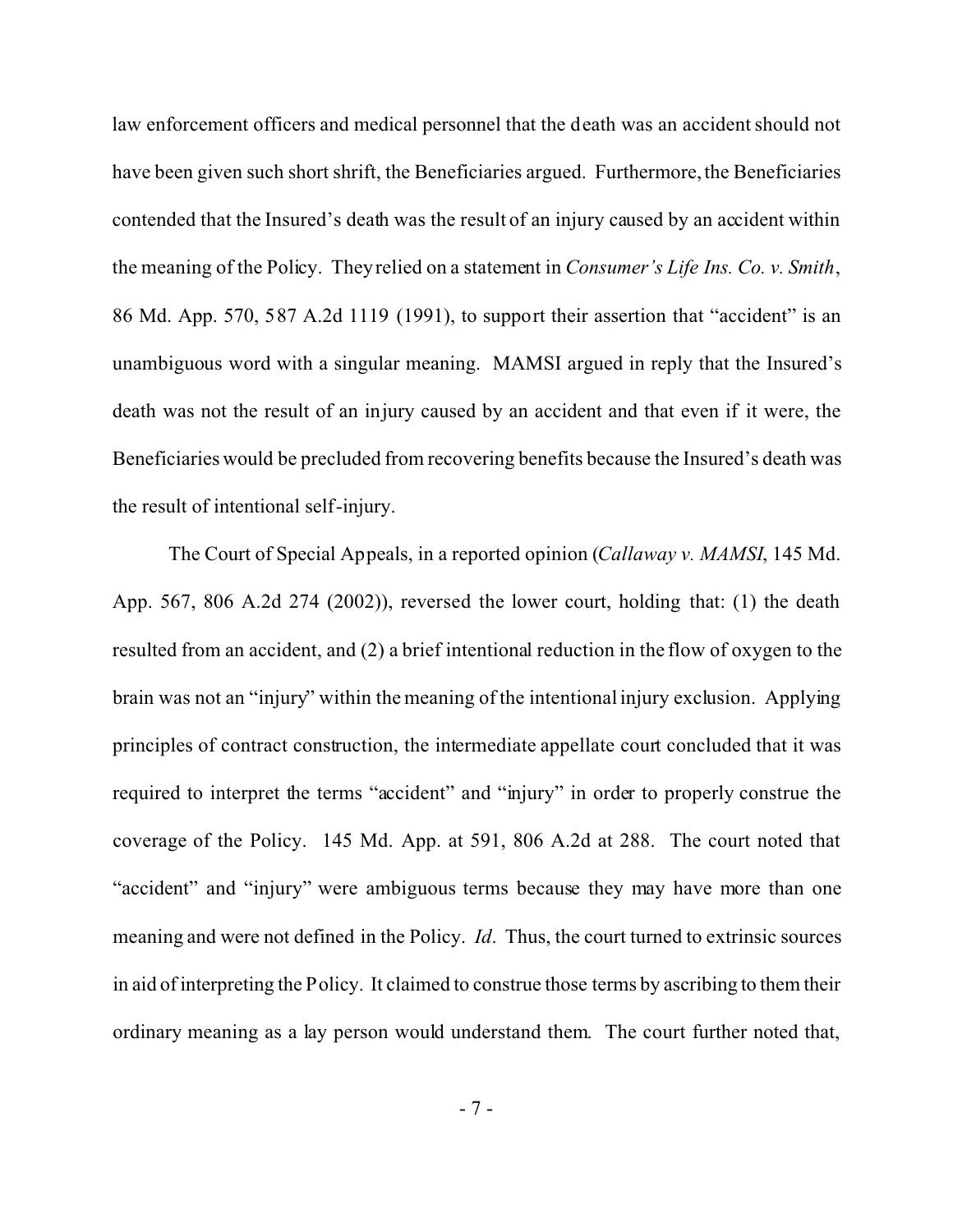because these Policy terms were ambiguous, they must be construed against MAMSI as the drafter of the contract and construed from the Insured's perspective. *Id*. The court adopted a definition of "injury" derived from Black's Law Dictionary, Seventh Edition (1999), Funk & Wagnalls Encyclopedic College Dictionary (1968), and Webster's 11 New Riverside University Dictionary (1994). 145 Md. App. at 592, 806 A.2d at 288. Black's defined "bodily injury" as "physical damage to a person's body;" and "accidental injury" as an "injury resulting from external, violent, and unanticipated causes." Funk & Wagnalls defined "injury" as follows: "1. Harm, damage, or grievous distress inflicted or suffered. 2. A particular instance of such harm; an internal injury. 3. *Law*. Any wrong or damage done to another person, his reputation or property. Webster's offered the following definition of "injury": "1. Damage of or to a person, property, reputation, or thing. 2. A wound or other specific damage. 3. *Law*. A wrong or damage done to a person or to his or her property, reputation, or rights when caused by the wrongful act of another."

The court also relied on the definition of "accident" utilized in *Cole v. State Farm Mut. Ins. Co.*, 359 Md. 298, 753 A.2d 533 (2000). 145 Md. App. at 592, 806 A.2d at 288- 89. *Cole* involved an insured who was shot and killed as she sat in the passenger seat of her idling van, while the vehicle was parked in a third party's driveway. The insured's husband had driven the van there to pick up for visitation his child by a former marriage. The husband's ex-father-in-law came out of the house and, while shooting at Mr. Cole, shot and killed Ms. Cole. Ms. Cole's automobile liability policy covered the death of an insured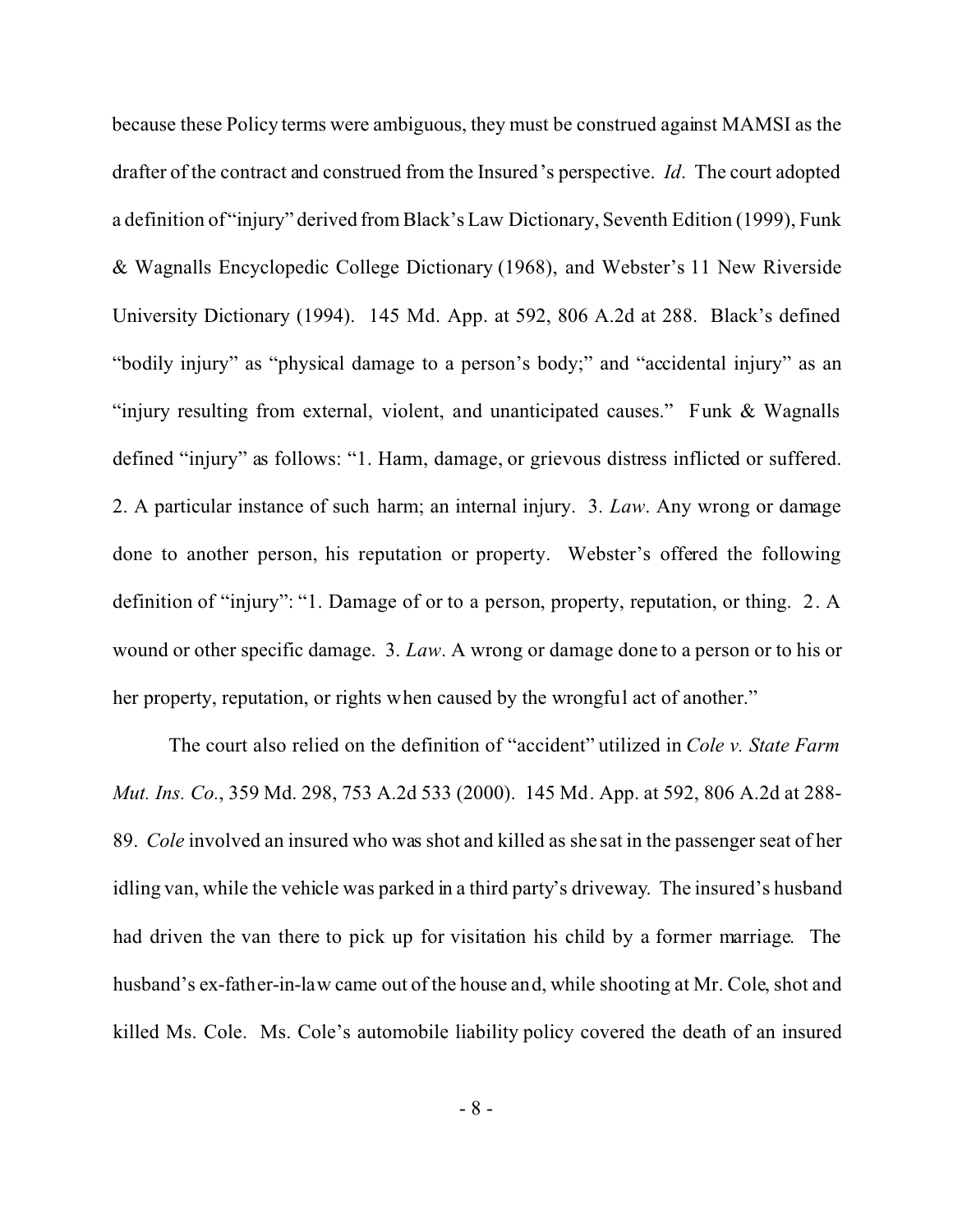caused by an "accident," but the insurer denied benefits on the ground that her death was not the result of an accident. This Court disagreed with the insurer. We referred to the definition of "accident" in one of our earlier cases, *Harleysville Mut. Cas. Co. v. Harris & Brooks, Inc*., 248 Md. 148, 150, 235 A.2d 556 (1967): "a happening; an event that takes place without one's foresight or expectation; an event which proceeds from an unknown cause, or is an unusual effect from a known cause, and therefore not expected." We found the definition in *Harleysville* to be incomplete, however, because it failed to establish "through whose eyes one should analyze whether an insured's death was the result of an accident." *Cole*, 359 Md. at 307, 753 A.2d at 538. Grafting a perspective requirement onto the *Harleysville* definition of "accident," we determined that the appropriate test is "whether the damage caused by the actor's intentional conduct was 'unforeseen, unusual and unexpected,'" and "not whether the actor intended the effects of his or her actions." 359 Md. at 311, 753 A.2d at 540. We reasoned that, from the victim's perspective, the shooting was without foresight or expectation and therefore constituted an accident despite the intentional, non-accidental nature of the conduct from the assailant's perspective. *Id*. To reach our conclusion in *Cole*, we employed a two-part test utilized in *Lincoln Nat'l Life Ins. Co. v. Evans*, 943 F.Supp. 564 (D.Md. 1996), and derived from the U.S. First Circuit Court of Appeals's decision in *Wickman v. Northwestern Nat'l Life Ins.*, 908 F.2d 1077 (1990). The test has subjective and objective components. The court first inquires, under the subjective component, as to whether the insured "expected an attack similar to the kind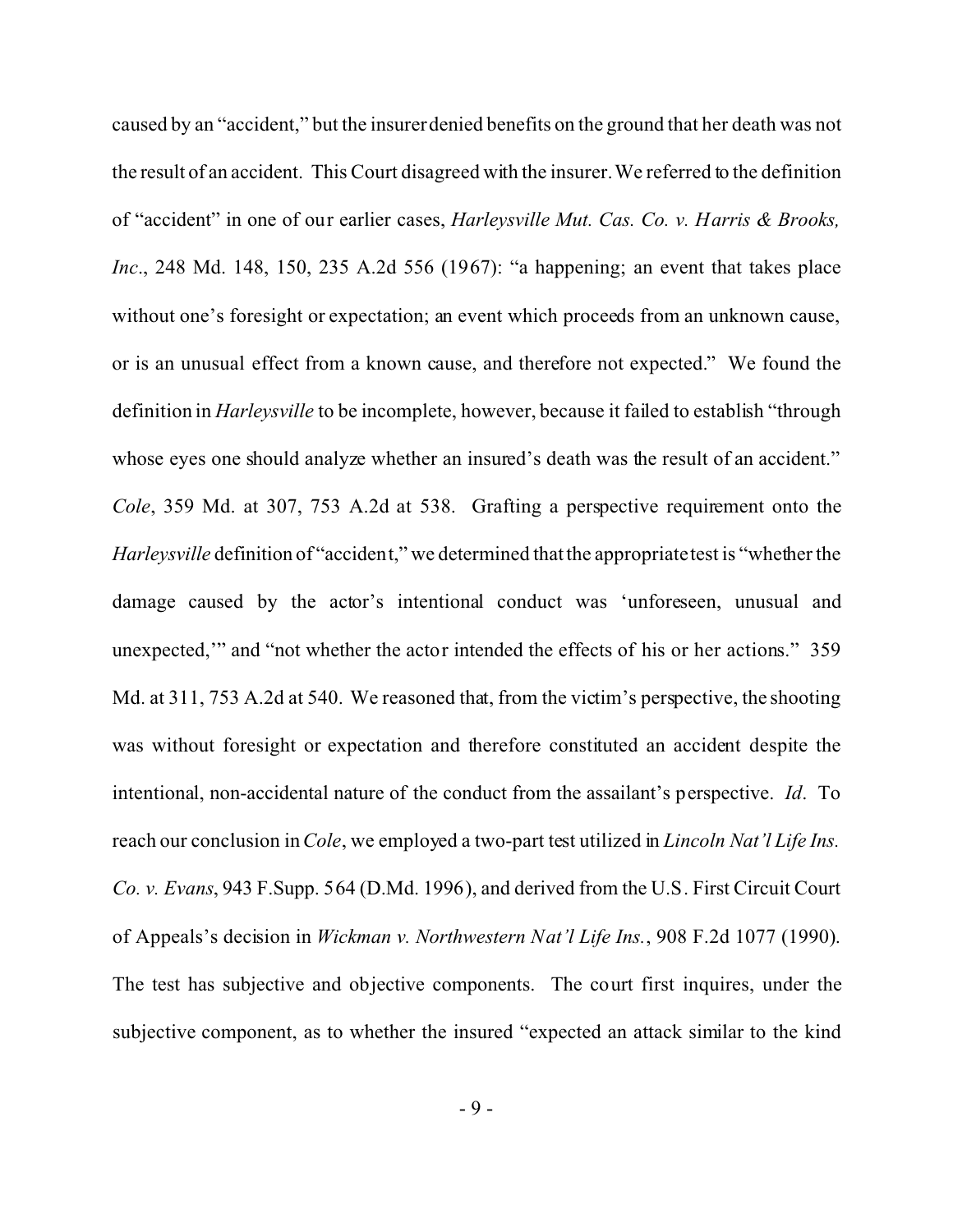which occurred." If the evidence is insufficient to resolve that question, then the court proceeds to the objective element, "whether a reasonable person with the same knowledge and experience as the insured would have viewed the injury as highly likely to occur in light of the insured's past conduct." If the answer to the second prong is "no," then the insured's death was the result of an "accident." *Cole*, 359 Md. at 314, 753 A.2d at 542.

In the absence of reported Maryland cases specifically addressing death by autoerotic asphyxiation in a life insurance policy context, the intermediate appellate court looked to cases from other jurisdictions for guidance. Based on our reasoning in *Cole* and the recent federal Ninth Circuit Court of Appeals's decision in *Padfield*, the court found Callaway's death to be accidental pursuant to the terms of the Policy. 145 Md. App. at 601-02, 806 A.2d at 294. Applying the two-part *Cole* test, the court concluded that the undisputed facts were not sufficient to satisfy the subjective component of the test as there was no indication whether the Insured subjectively lacked an expectation of death or injury. *Id*. It also concluded that under the second prong, "whether a reasonable person . . . would have viewed the injury as highly likely to occur," it was objectively reasonable that the Insured would not have considered the fatal injury highly likely to occur. 145 Md. App. at 602-03, 806 A.2d at 294-95. The intermediate appellate court therefore decided that the death was an accident and proceeded to consider whether the Insured committed "intentional selfinjury." The court found that he did not because the goal was to give himself sexual gratification, not to injure himself, and therefore the injury could not have been intentional.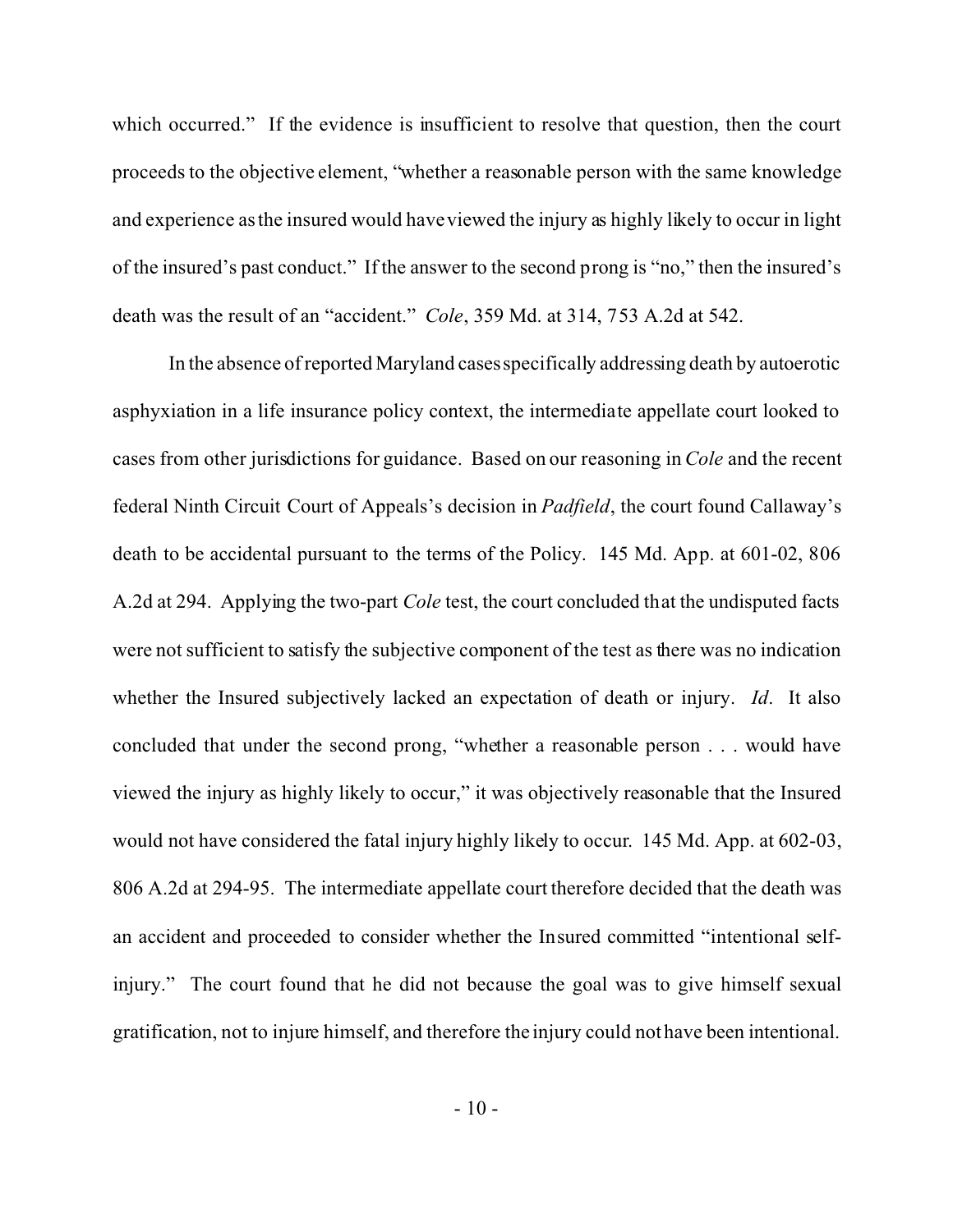145 Md. App. at 603, 806 A.2d at 295. But for the accident that occurred, the Insured would not have suffered any injury. The Court of Special Appeals analogized autoerotic asphyxiation with other activities that are inherently dangerous, although apparently more socially acceptable in the mainstream of extreme human recreational activities – skydiving, bungee jumping, white water rafting, parasailing, mountain climbing, and scuba diving – to support its finding that the injuries sustained by the Insured were the result of an accident and were not intentionally self-inflicted. 145 Md. at 604, 806 A.2d at 295-96.

II.

We granted MAMSI's petition for certiorari, 372 Md. 429, 813 A.2d 257 (2002), to

consider the following issues, notwithstanding the "Serbonian bog" warning sometimes

attached to the subject matter of insurance policy interpretations of this general type<sup>2</sup>:

Beyond this flood a frozen Continent Lies dark and wilde, beat with perpetual storms Of Whirlwind and dire Hail, which on firm land Thaws not, but gathers heap, and ruin seems Of ancient pile; all else deep snow and ice, *A gulf profound as that SERBONIAN Bog*

(continued...)

<sup>&</sup>lt;sup>2</sup> "Serbonian bog" is derived judicially from Justice Cardozo's dissenting opinion in *Landress v. Phoenix Ins. Co.*, 291 U.S. 491, 499, 54 S.Ct. 461, 463, 78 L.Ed. 934, 937 (1934) (Cardozo, J., dissenting). He explained therein that, in an insuranc e case, attempting to distinguish "between accidental results and accidental means will plunge this branch of law into a Serbonian bog."

We expand, where Cardozo apparently felt no need for his assumptively more literate readership, a bit on the literary and geographic etiology and practical connotation of the "Serbonian bog" reference. Judge Karwacki, in his dissent in *Sheets v. Brethren Mut. Ins. Co.*, 342 Md. 634, 661-62, 679 A.2d 540, 553 (1996), observed that the description emanated from Book 2 of *Paradise Lost*: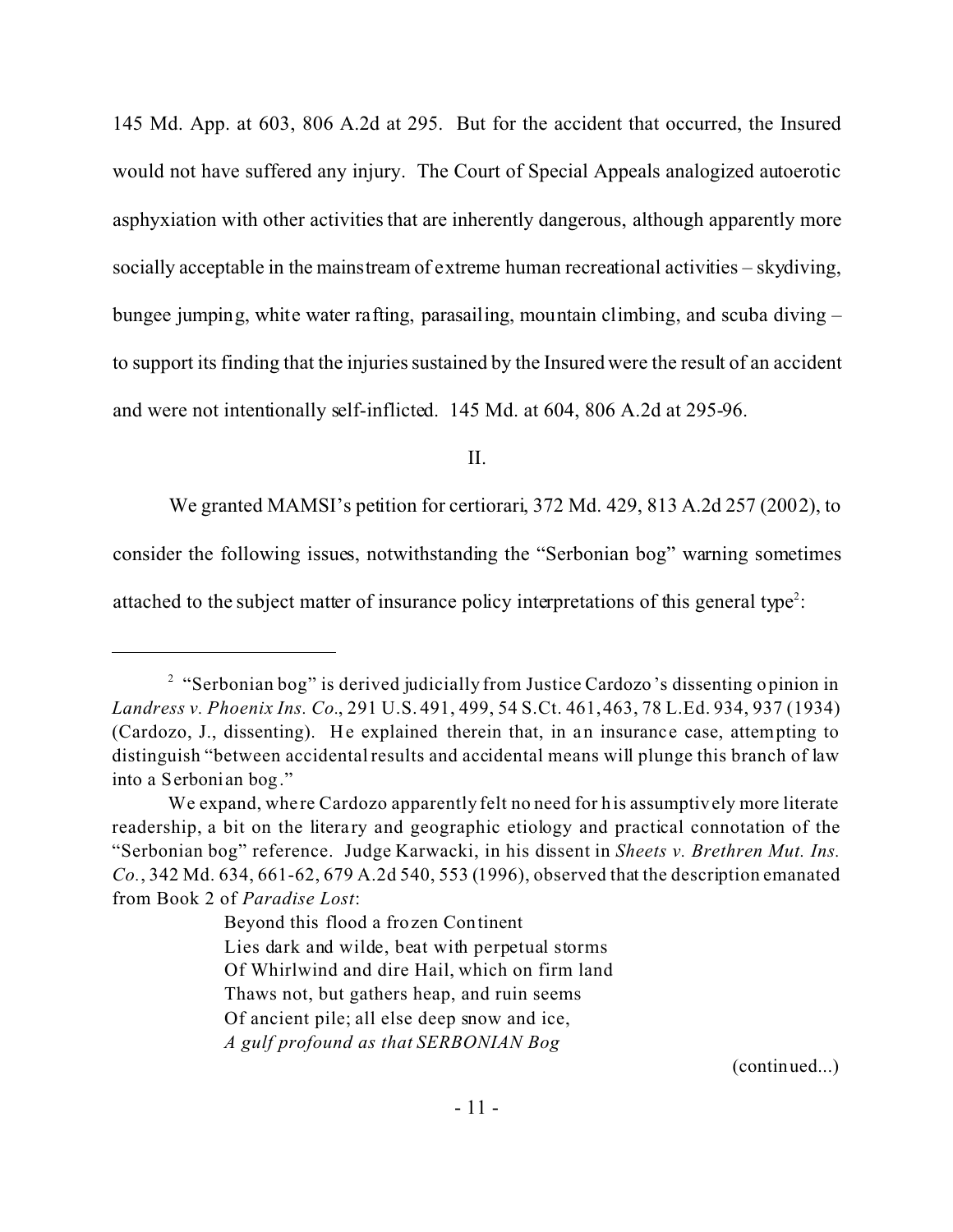I. Whether the Court of Special Appeals erred in concluding as a matter of law that the policy at issue was ambiguous and according the words "injury" and "accident" their ordinary meanings, and if it was, whether the case should be remanded to give MAMSI the opportunity to introduce evidence to clarify the meaning of the insurance policy.

II. Whether the Insured's death, caused by autoerotic asphyxiation, was an accidental death within the terms of the insurance policy.

III. Whether death resulting from autoerotic asphyxiation was death from intentional self-injury as described in the insurance policy.

IV. Whether the two-part inquiry in *Cole* applies only when the act that is alleged to be an accident is an intentional tort committed by a person other than the insured. If the two-part inquiry adopted in *Cole* applies in all cases involving a death

 $2$ (...continued)

*Betwixt DAMIATA and mount CASIUS old, Where Armies whole have sunk*: the parching Air Burns frore, and cold performs th' effect of Fire. Thither by harpy-footed Furies hail'd, At certain revolutions all the damn'd Are brought: and feel by turns the bitter change Of fierce extreams, extreams by change more fierce, From Beds of raging Fire to starve in Ice Thir soft Ethereal warmth, and there to pine Immovable, infixt, and frozen round, Periods of time, thence hurried back to fire.

John Milton, *Paradise Lost*, bk. 2, 1.592 (1667). Judge Karwacki also pointed out that Lake Serbonis, which the bog apparently bordered, was situated in lower ancient Egypt, near Palestine. *Sheets*, 342 Md. at 662, 769 A.2d at 553.

Although the reference is perhaps more obscure today than it was in Justice Cardozo's time, the message is clear in context. It refers to a "mess from which there is no way of extricating oneself." E. Cobham Brewer, *Dictionary of Phrase and Fable*, 1121-22 (1898).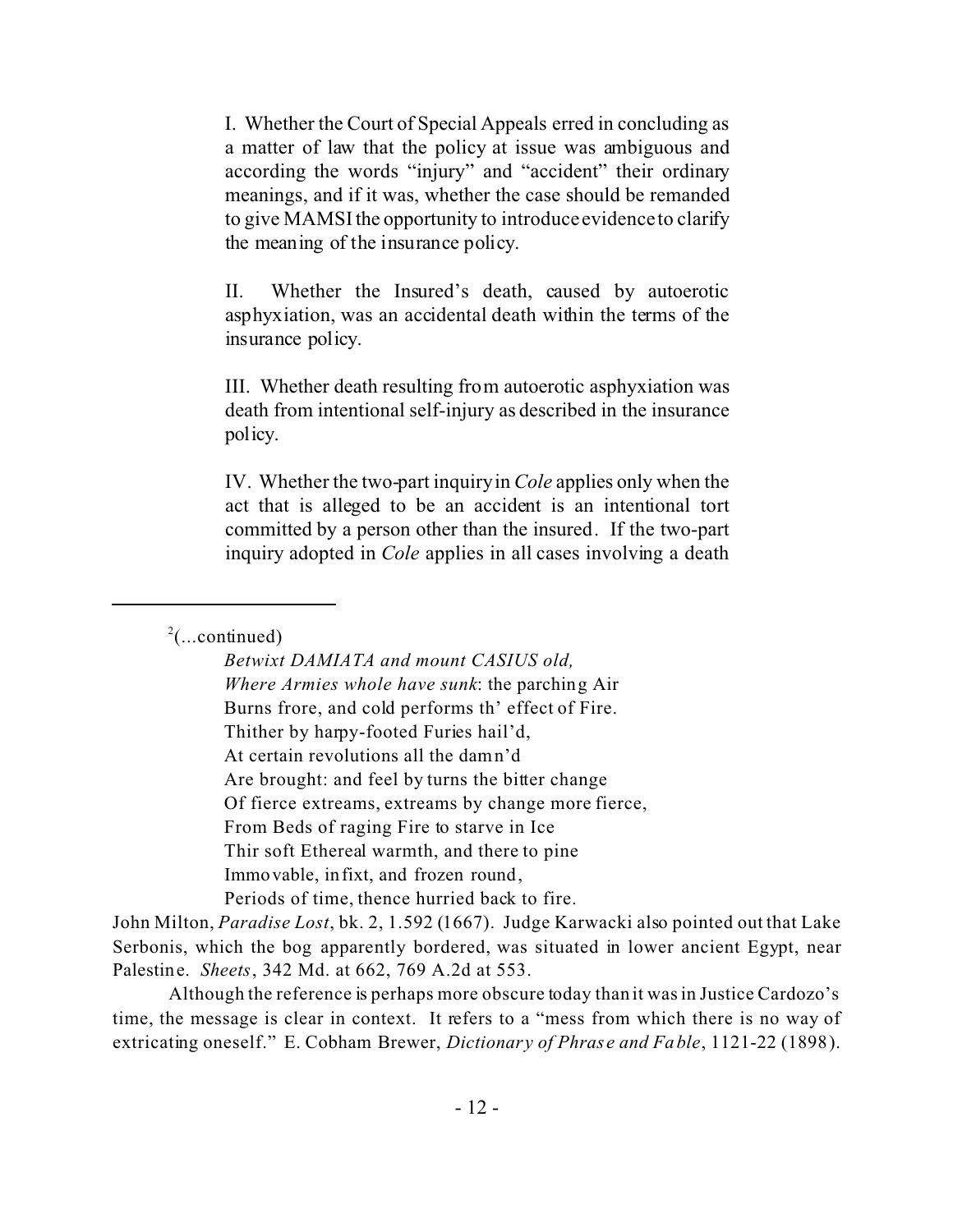caused by an accident, whether *Gordon* [*v. Metro. Life Ins. Co.*, 256 Md. 320, 260 A.2d 338 (1970)] is overruled so that Maryland law no longer recognizes the distinction between accidental means and accidental results.

We find Question III to be dispositive of this case. Accordingly, we shall not reach or decide the other questions.

### III.

MAMSI asserts that the appellate courts of Maryland have not directly addressed an insurance policy with a self-inflicted injury exclusion and that those courts from other states that have interpreted insurance policies containing an exclusion for death caused by intentional self-injury have concluded that the act of autoerotic asphyxiation constitutes selfinjury. MAMSI begins by referring us to a case from the U.S. District Court for the Southern District of Iowa, *Sigler v. Mut. Benefit Life Ins. Co.*, 506 F. Supp. 542 (S.D. Iowa), *aff'd* 663 F.2d 49 (8th Cir. 1981). That court explained that the act of engaging in autoerotic asphyxiation constituted a self-inflicted injury because the insured voluntarily acted with the intent to temporarily restrict his air supply. 506 F.Supp. at 545. The U.S. Court of Appeals for the Fifth Circuit found on similar facts that, although the insured only intended partial strangulation and did not intend to kill himself, partial strangulation in the absence of death would have been an injury in and of itself. *Sims v. Monumental Gen. Ins. Co.*, 960 F.2d 478 (5th Cir. 1992). The U.S. District Court for the Western District of New York likewise entered summary judgment in favor of an insurer, reasoning that by the insured constricting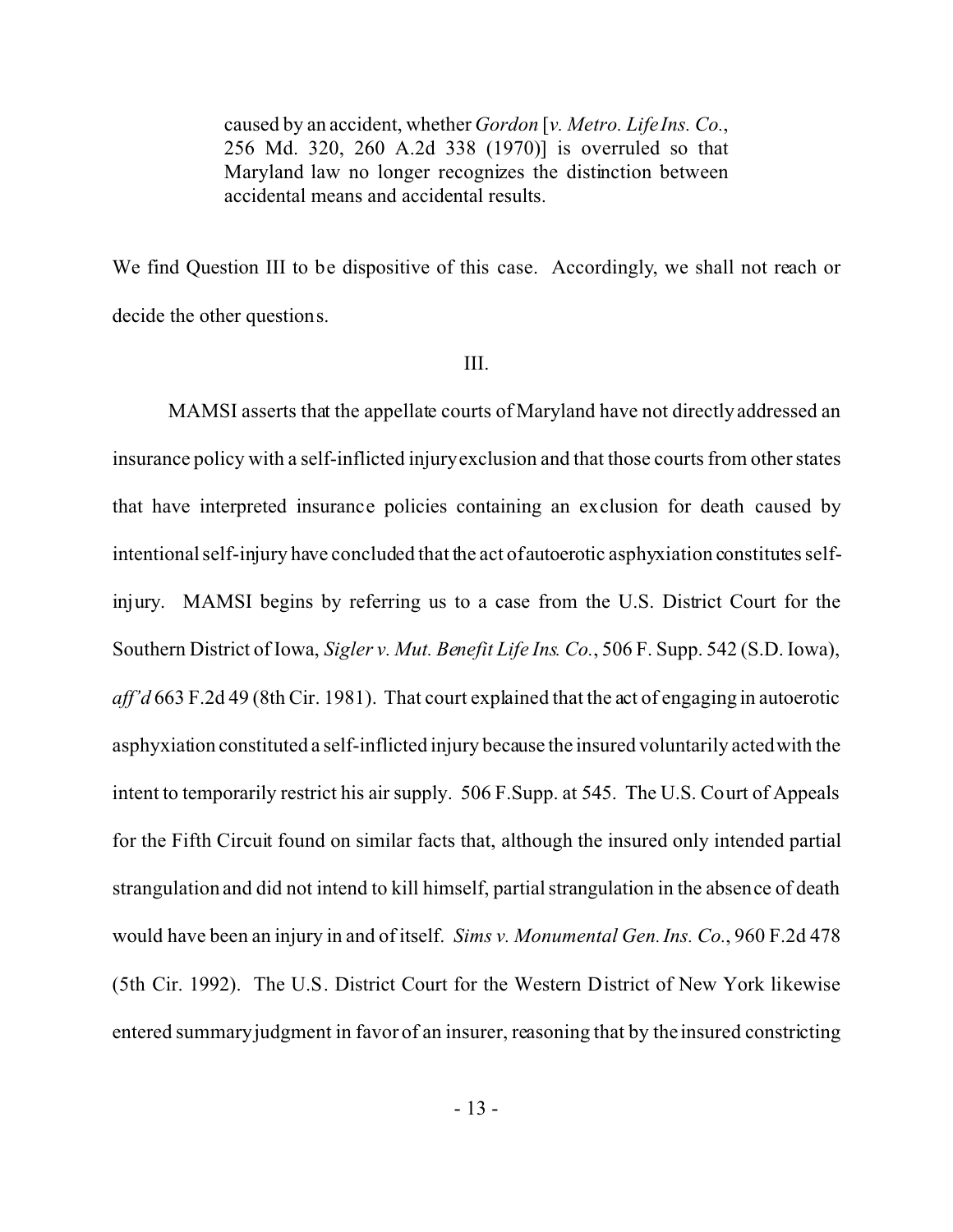his windpipe and reducing the flow of oxygen to his brain, he caused himself to asphyxiate leading to his death, which was logically the "injury" suffered in terms of the insurance policy. *Critchlow v. First Unum Life Ins. Co.*, 198 F. Supp. 2d 318 (W.D.N.Y. 2002).

MAMSI criticizes the Court of Special Appeals's reliance on the majority opinion in *Padfield* arguing that the *Sigler*, *Sims*, and *Critchlow* cases are more compellingly reasoned. MAMSI also views the differing methods of asphyxiation employed by the insured in *Padfield* and the insured in this case to be significant so as to merit a different outcome in the present matter.<sup>3</sup> MAMSI reiterates the comments made by the dissent in *Padfield* that no court prior to that case had ruled, as a matter of law, in favor of the insured in cases where a self-inflicted injury exclusion existed. MAMSI contends that those cases holding that coverage existed for a death caused by autoerotic asphyxiation likely would have been decided differently had the policies contained self-inflicted injury exclusions. *See Todd*, 47 F.3d at 1454 n.6, 1457; *Bennett v. Am. Int'l Life Assurance Co.*, 956 F. Supp. 201, 207, 210 (N.D.N.Y. 1997); *Parker v. Danaher Corp.*, 851 F. Supp. 1287, 1295 (W.D. Ark. 1994); *Kennedy v. Washington Nat'l Ins. Co.*, 401 N.W.2d 842, 846 (Wisc. App. 1987).

<sup>&</sup>lt;sup>3</sup> The insured in *Padfield* met his death after engaging in autoerotic acts in the back of his van. He tied one end of a necktie around his neck and another end to the sliding door hinge. He died as a result of asphyxiation, but also there were traces of the liquid solvent Chlorohexanol in his blood. *Padfield v. AIG Life Ins.*, 290 F.3d 1121, 1123 (9<sup>th</sup> Cir. 2002).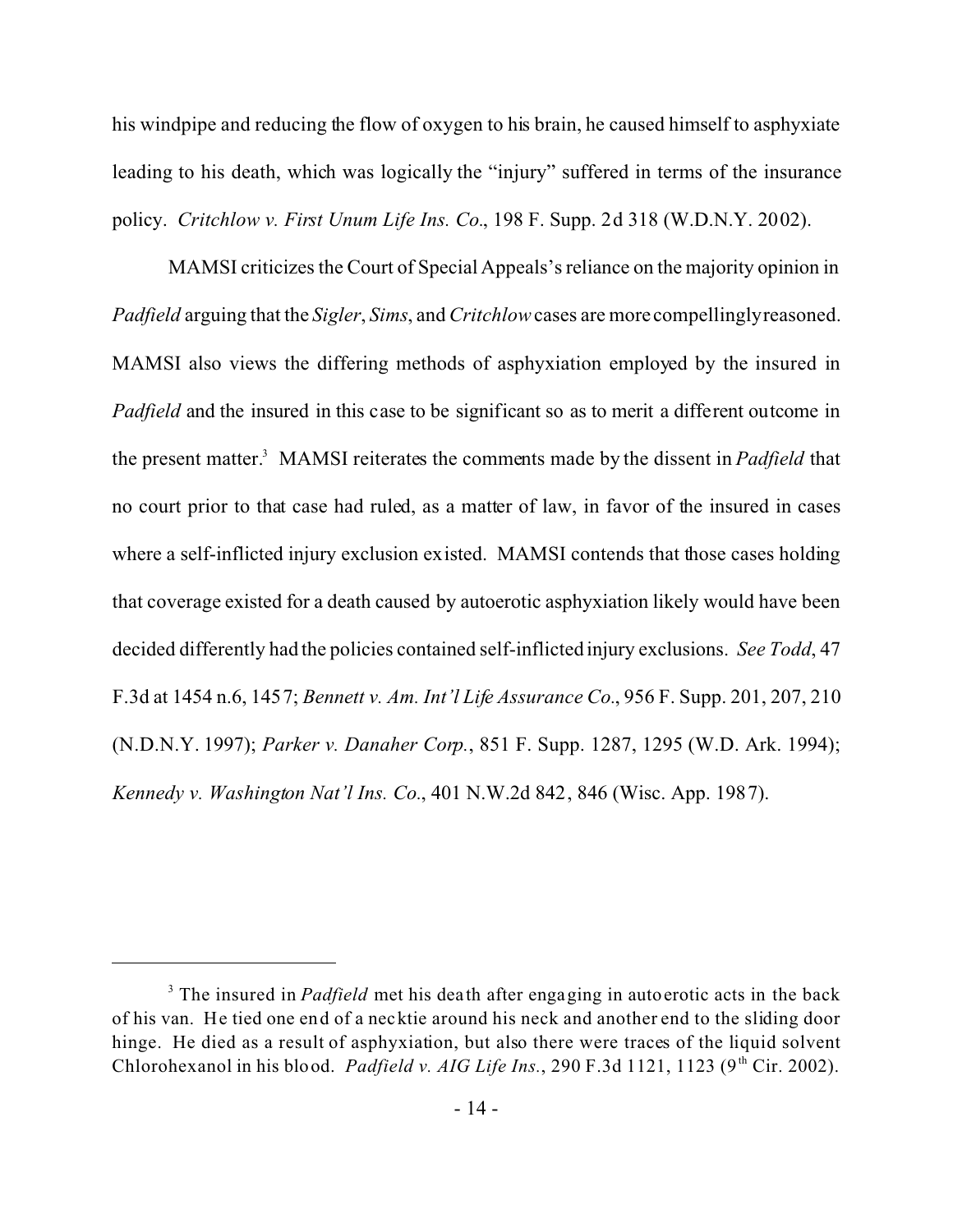MAMSI responds to the Court of Special Appeals's analogy between autoerotic asphyxiation and more openly known forms of extreme recreational activities, such as skydiving and rockclimbing, with a quotation from the *Critchlow* court:

> Skydivers and rockclimbers do not set out to injure themselves, believing that they can stop the progress of the injury before it becomes severe enough to kill them. In contrast, by constricting the flow of oxygen to his brain, to the point where loss of consciousness and death were certain to occur if the pressure were not released in a relatively short time, the decedent did injure himself.

*Critchlow*, 198 F. Supp. 2d at 327 (footnote omitted).

MAMSI claims that the language in the Policy providing coverage for death, "because of an injury caused by an accident," requires that the injury be the result of an accident, not the death itself. An intentional injury leading to an unexpected death therefore would not be covered under the terms of the Policy. The manner of death indicated that the Insured died from asphyxiation and that he intended to asphyxiate himself. The injury, asphyxiation, was therefore intended although his death was not.

The Beneficiaries, Respondents here, argue that the Insured's death was not the result of intentional self-injury. They assert rather that the record demonstrates that the manner of death was accidental and not the result of self-inflicted injury. The medical experts and investigating officers rendering an opinion as to the cause of the Insured's death uniformly concluded that his death was accidental. The experts found it significant that escape mechanisms had been incorporated into the Insured's elaborate system of self-asphyxiation.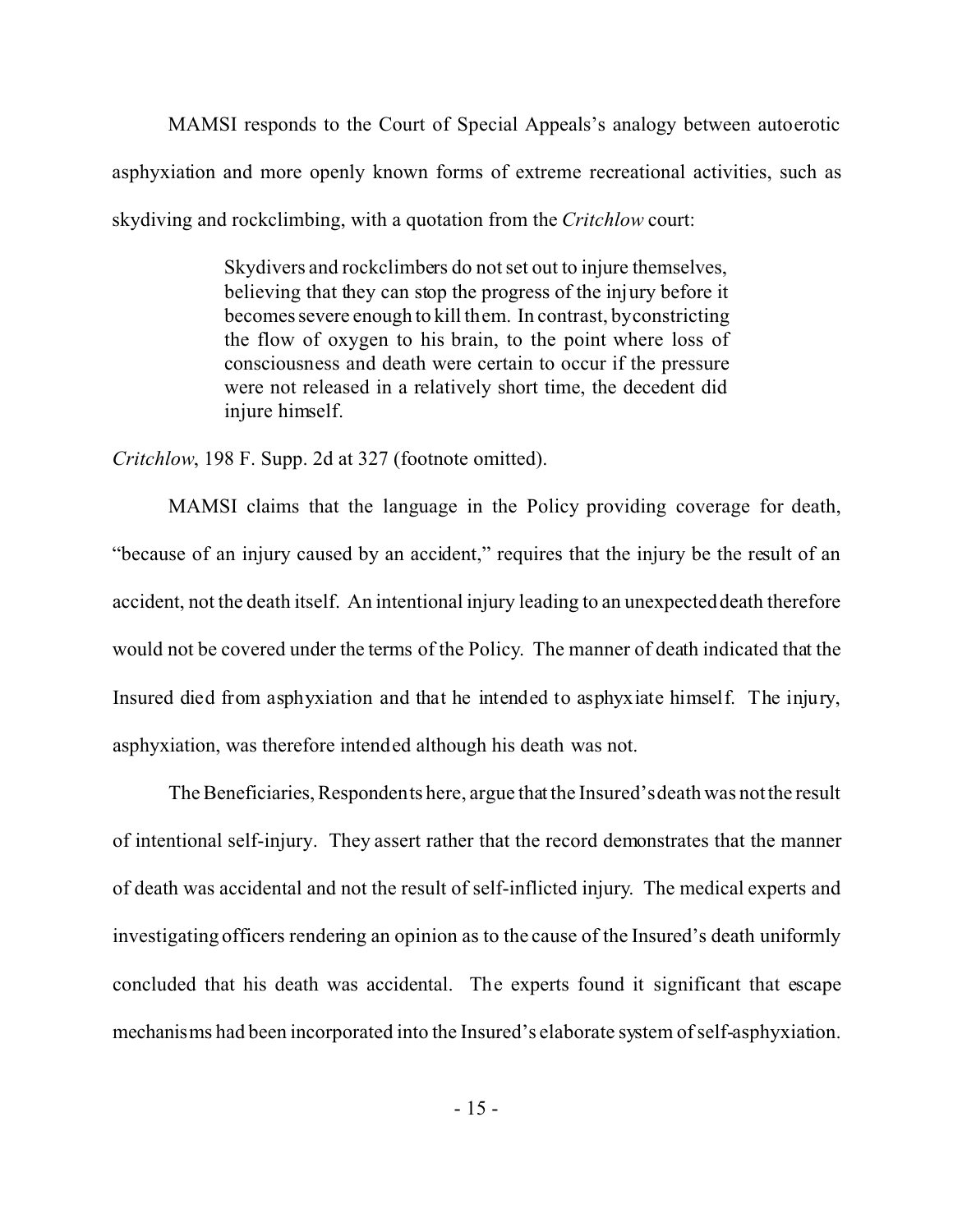The escape mechanisms indicated that he recognized the danger of what he was doing and neither intended nor expected injury to his person. His goal was self-sexual gratification rather than self-destruction. The Beneficiaries commend the Court of Special Appeals's interpretation of the term "injury," not defined in the Policy, according to its ordinary meaning.

The Beneficiaries support the interpretation of the word "injury" to mean "physical damage or harm to the body, whether permanent or temporary," as adopted by the intermediate appellate court. They agree with the statement made by that court that the goal of autoerotic asphyxiation, "fleeting hypoxia," is intended and "does not, in our view, constitute an injury with the meaning of the Policy . . . . [t]hose who survive the experience show no signs of physical injury or harm." 145 Md. App. at 603, 806 A.2d at 295. The Beneficiaries refer to the assertedly undetectable nature of autoerotic asphyxiation as evidence that engaging in such activity does not necessarily result in "injury." The Report of the Chief Medical Examiner does not present any evidence of physiological injury independent of the fact of death. Common knowledge, they claim, also defeats MAMSI's assertion that the partial strangulation associated with a successful autoerotic experience is an injury in and of itself within the meaning of the Policy. The Beneficiaries argue that the Court of Special Appeals correctly analogized autoerotic asphyxiation to other inherently dangerous human activities such as skydiving, bungee jumping, and scuba diving. They further plead that by giving the word "injury" a meaning foreign to the understanding of the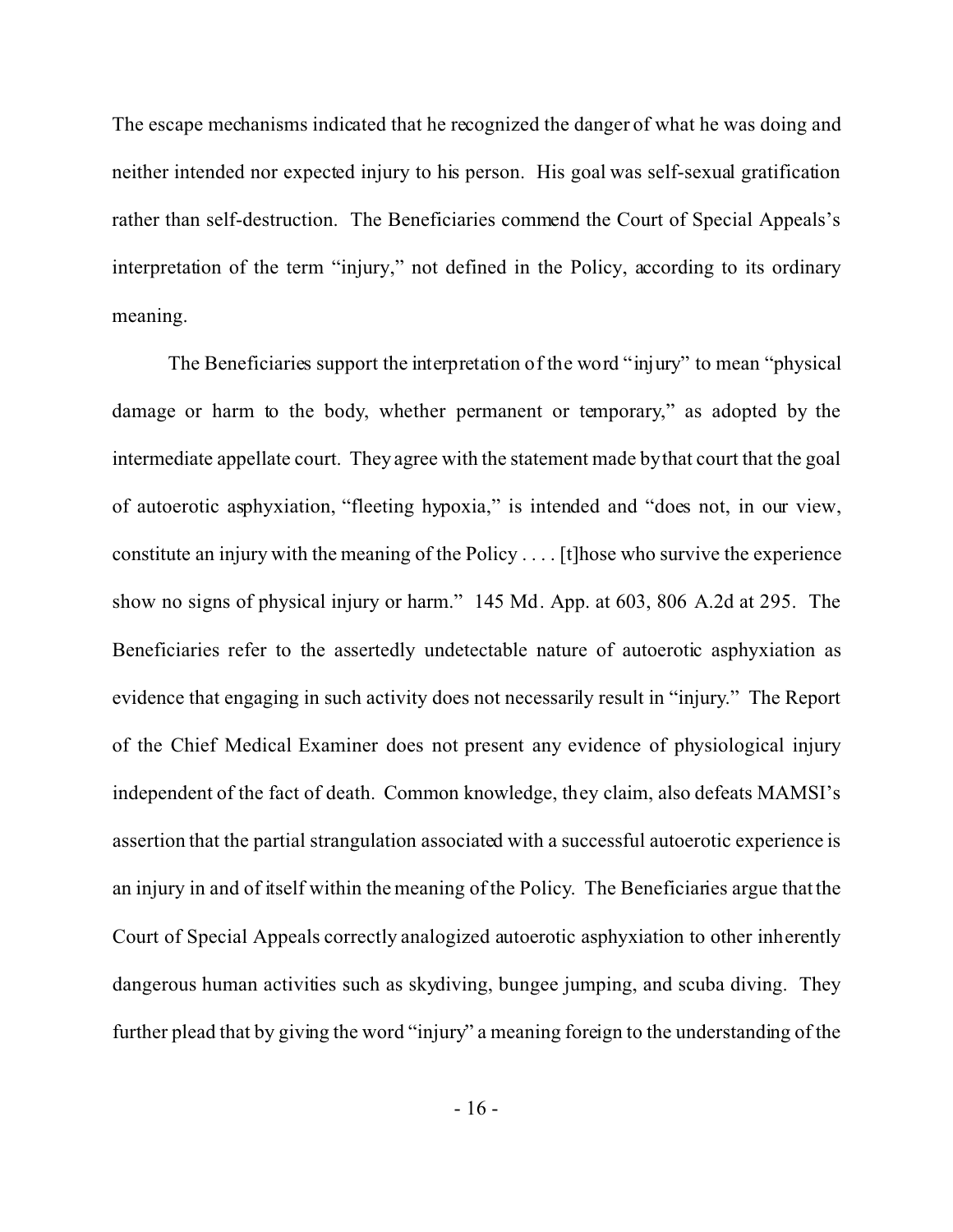common man, the insurer can avoid liability to people who die from lung cancer as a result of smoking cigarettes or liver disease resulting from alcohol consumption. These "socially accepted" activities cause injury to the body although neither the smoker nor the drinker intend to inflict self-injury, nor do they inflict "injury" as that term is commonly understood.

The Beneficiaries also look outside of Maryland to jurisdictions addressing the circumstance of an insured's death from autoerotic asphyxiation. They claim that reviews undertaken by both the *Padfield* majority and the Court of Special Appeals in this case should lead us to conclude that entitlement to recovery in a given case is dependant upon the language of the policy at issue as well as the facts underlying the claim. The Beneficiaries, for example, caution that *Runge v. Metro. Life Ins.*, 537 F.2d 1157 (4<sup>th</sup> Cir. 1976), *Patch v. Metro. Life Ins.*, 733 F.2d 302 (4<sup>th</sup> Cir. 1984), and *Bennett v. Am. International Life Assurance Co.*, 956 F.Supp. (N.D.N.Y. 1997), applied Virginia law and that those decisions would not be valid necessarily under the laws of another state. Maryland does not follow Virginia law in its peculiar definition of accidental death and it is the language of the insurance contract that controls the rights and obligations of the contracting parties and beneficiaries.

In its reply brief, MAMSI reiterates that the only way to interpret the Policy to give meaning and effect to both the intentional self-injury exclusion and the suicide exclusion is to recognize that the intentional self-injury exclusion precludes recovery for intentional actions that have a high likelihood of resulting in an injury, although the injury was not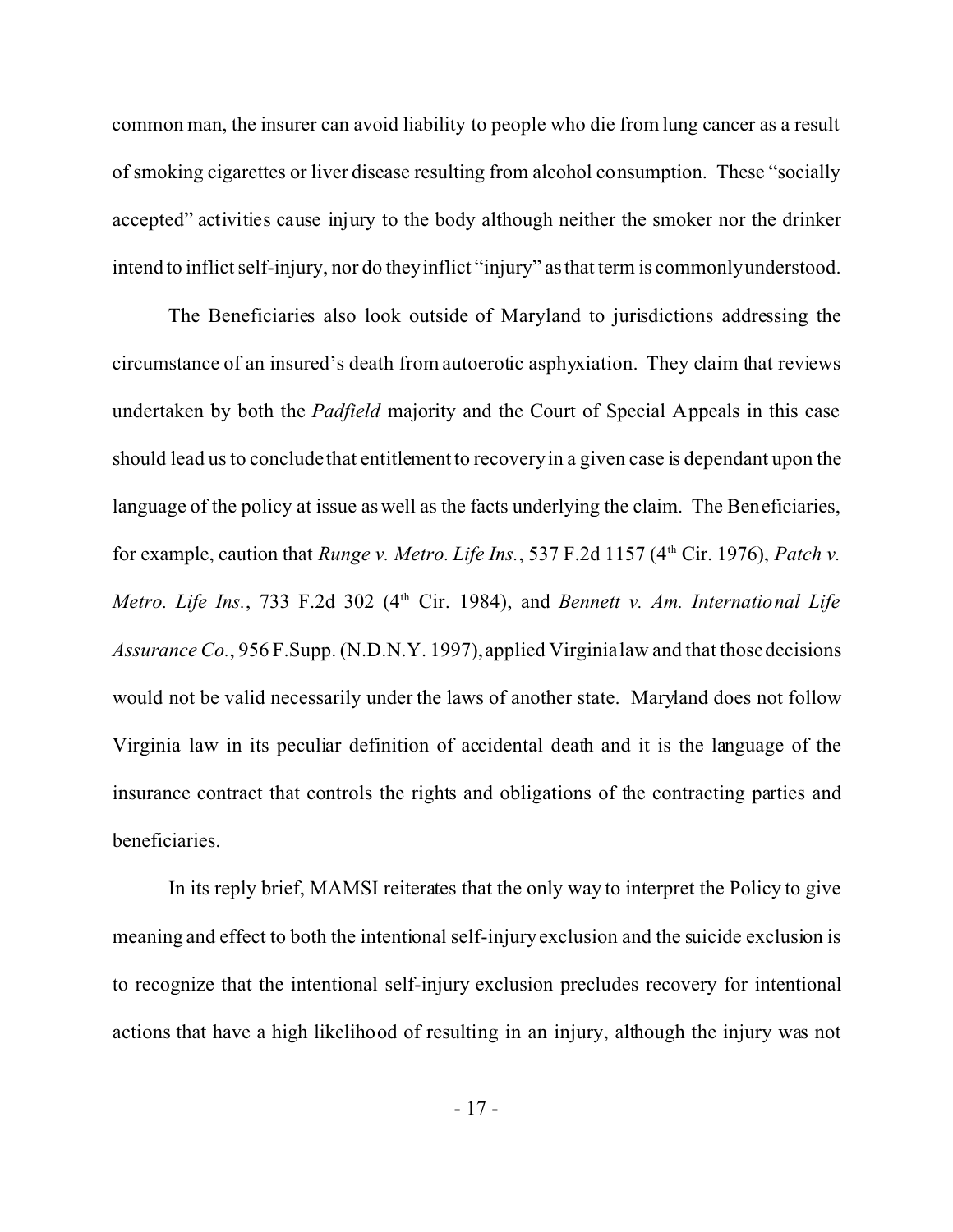necessarily intended nor recognized by the insured as highly likely to result in death. MAMSI urges us to recognize that the focus of the Court of Special Appeals on whether the Insured should have expected to die from his actions violates well-established rules of contract construction and ignores the plain meaning and distinction between the separate intentional self-injury exclusion and the suicide exclusion by functionally merging the intentional self-injury exclusion into the suicide exclusion. MAMSI also renewed its assertion that intentionally cutting off the supply of oxygen to the brain with the specific intention of inducing "transient cerebral hypoxia" constitutes an injury. MAMSI deems it significant that, with the exception of *Padfield*, no court has ever found against the insurer as a matter of law in an autoerotic asphyxiation case where the policy contained a self-injury exclusion.

#### IV.

## A.

The scope of our review of a judgment based on the grant of summary judgment is *de novo*. *Green v. H&R Block, Inc.*, 355 Md. 488, 502, 735 A.2d 1039, 1047 (1999); *Heat & Power v. Air Products*, 320 Md. 584, 590-92, 578 A.2d 1202, 1205-06 (1990). The appellate court has the same facts from the record before it and considers the same issues of law as the trial court and is tasked with determining whether the trial court reached the correct result as a matter of law. *Tyma v. Montgomery Co.*, 369 Md. 497, 504, 801 A.2d 148, 152 (2002); *Murphy v. Merzbacher*, 346 Md. 525, 530-31, 697 A.2d 861, 864 (1997).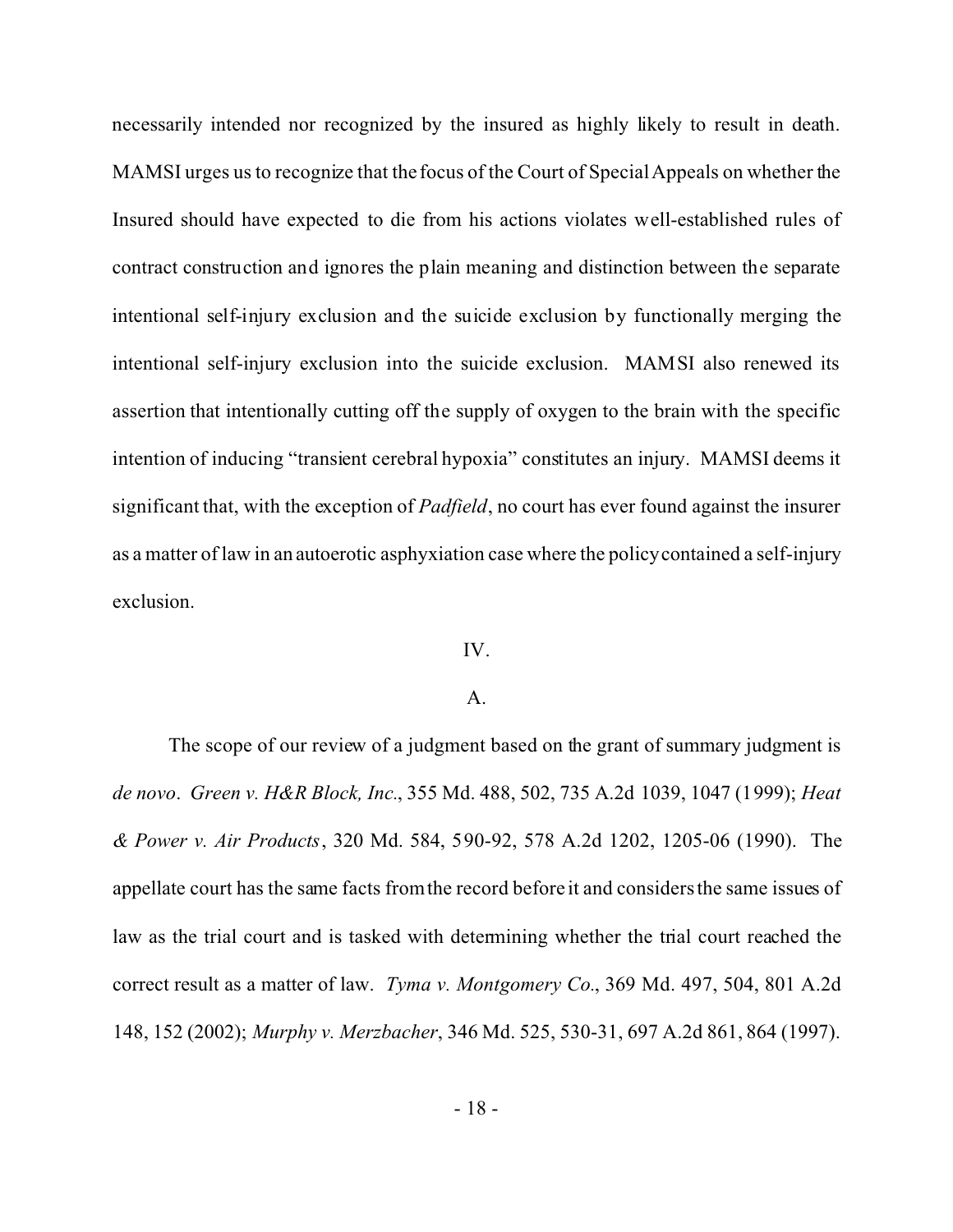Maryland Rule 2-501 governs the motion for summary judgment and provides that the court "shall enter judgment in favor of or against the moving party if the motion and response show that there is no genuine dispute as to any material fact and that the party in whose favor judgment is entered is entitled to judgment as a matter of law."

When both sides file cross-motions for summary judgment, as in the present case, the judge must assess each party's motion on its merits, drawing all reasonable factual inferences against the moving party. *Taylor v. NationsBank, N.A.*, 365 Md. 166, 174, 776 A.2d 645, 650 (2001). Where, as here, the material facts are undisputed, it is for the Court to decide whether the trial court accurately resolved the dispute of law. *Fister v. Allstate Life Ins. Co.*, 366 Md. 201, 210, 783 A.2d 194, 199 (2001). We ordinarily will uphold the grant of summary judgment only on a ground relied on by the trial court. Md. Rule 8- 131(a)<sup>4</sup>; *Blades v. Woods*, 338 Md. 475, 478, 659 A.2d 872, 873 (1995). We must determine in this case whether the trial court correctly interpreted the Policy provisions to conclude that the Insured's death was excluded from coverage as an intentional self-injury.

## B.

Our interpretation of insurance contracts to determine the scope and limitations of the insurance coverage, like any other contract, begins with the language employed by the

 $4$  Md. Rule 8-131(a) provides in part that "the appellate court will not decide any other issue unless it plainly appears by the record to have been raised in or decided by the trial court, but the Court may decide such an issue if nece ssary or desirable to guide the trial court or to avoid the expense and delay of another appeal."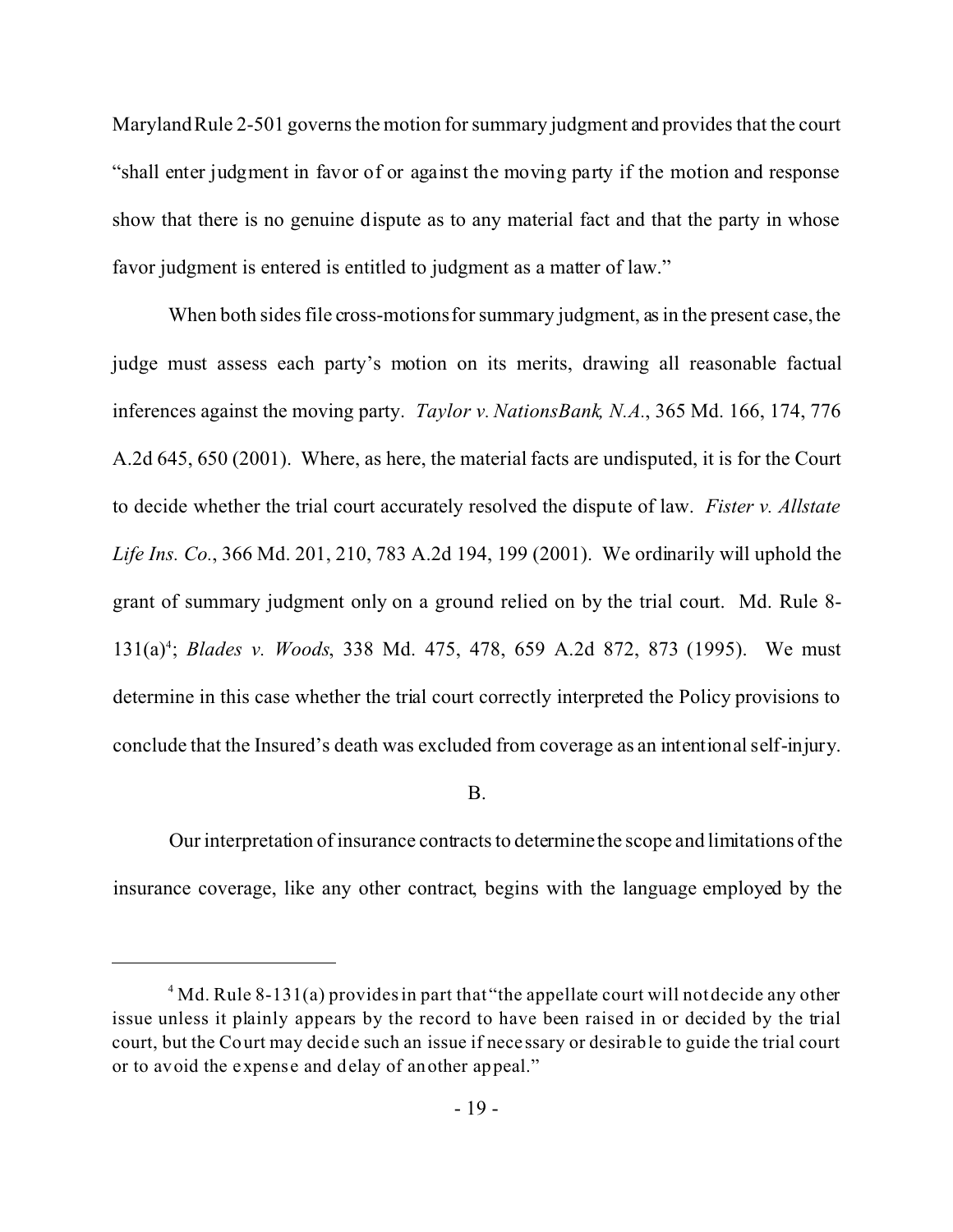parties. *Kendall v. Nationwide Ins. Co.*, 348 Md. 157, 165, 702 A.2d 767, 771 (1997). In our interpretation of the contract, we seek to give the words their "customary, ordinary, and accepted meaning." *Mitchell v. Maryland Casualty Co.*, 324 Md. 44, 56, 595 A.2d 469, 475 (1991). When the terms of a contract are ambiguous, courts look to extrinsic sources to ascertain the meaning of the terms. *Cole*, 359 Md. at 305, 753 A.2d at 537. If the terms are unambiguous, the court may construe the insurance contract as a matter of law. *Id*. A contract term is determined to be ambiguous if "a reasonably prudent person" would understand the term as susceptible to more than one possible meaning. 359 Md. at 306, 753 A.2d at 537. The determination of whether language is susceptible to more than one meaning includes consideration of "the character of the contract, its purpose, and the facts and circumstances of the parties at the time of execution." *Pacific Indem. v. Interstate Fire & Cas.*, 302 Md. 383, 388, 488 A.2d 486, 488 (1985). Although Maryland law does not construe insurance policies as a matter of course against the insurer, *Litz v. State Farm*, 346 Md. 217, 224, 695 A.2d 566, 569 (1997), when a term in an insurance policy is found to be ambiguous, the court will construe that term against the drafter of the contract which is usually the insurer. *Dutta v. State Farm*, 363 Md. 540, 556, 769 A.2d 948, 957 (2001).

## C.

Regardless of whether we were to agree that the Insured did not cause his death intentionally, the insurance policy limits recovery of accidental death benefits when death is the result of intentional self-injury. If the Insured did not intend to cause his death, the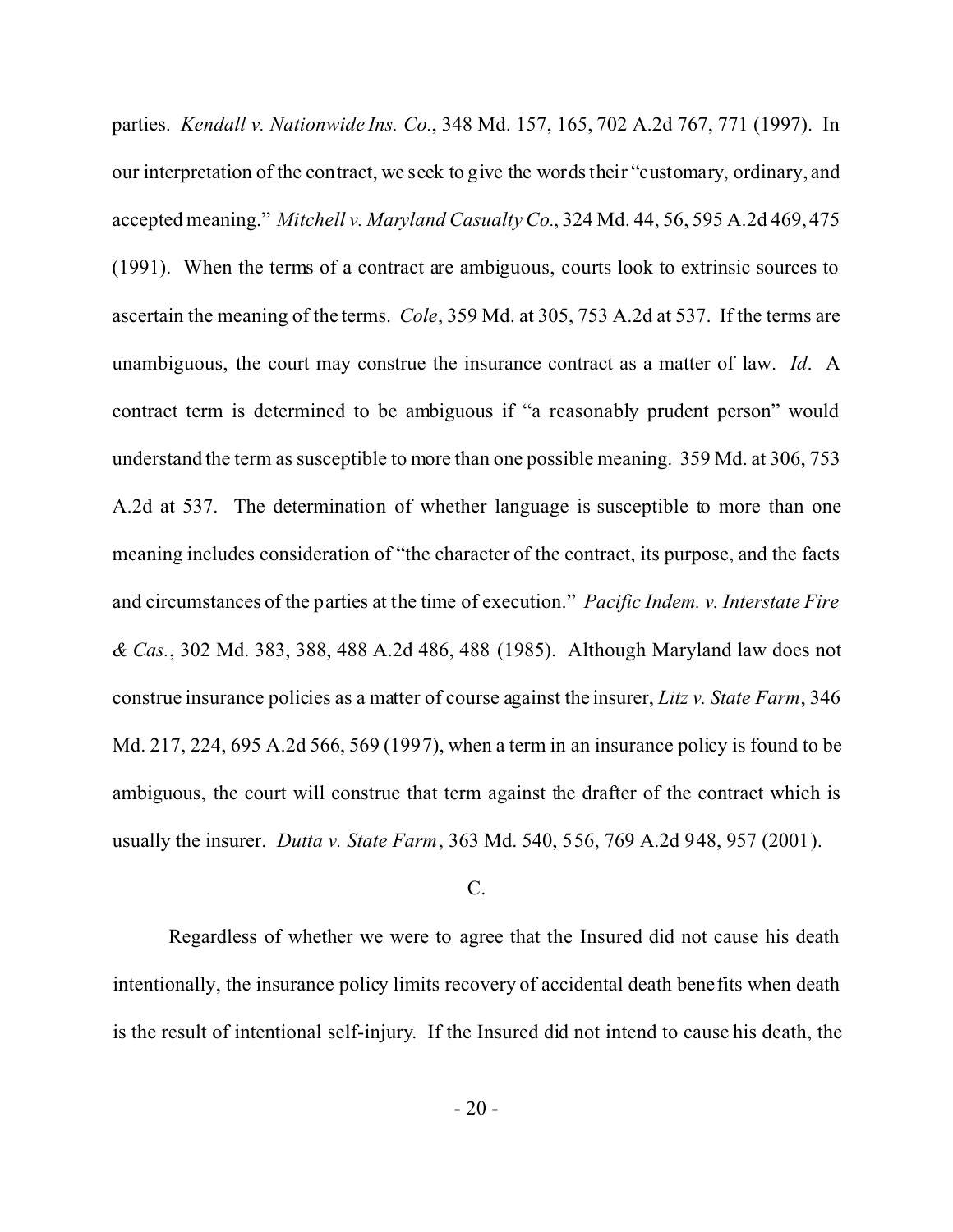question becomes whether he intended to cause the injury that led to his death and whether asphyxiation is an "injury" within the Policy terms. The vast majority of cases from other jurisdictions discussing whether death by autoerotic asphyxiation is the result of an intentional self-inflicted injury have found that it is and denied payment of benefits on the basis of such an exclusion in the insurance policies.

Unlike our intermediate appellate court colleagues, we do not think it appropriate to collapse the analysis of "accident" and "injury" into a single inquiry. The language and structure of the Policy establish two separate and independent inquiries: first, whether the Insured's death was an accident under the Policy; and, if so, second, whether the death resulted from a self-inflicted injury pursuant to the exclusion. The first addresses the nature of the overall event, whereas the second addresses only causation. It is possible therefore to find the death itself to have been accidental although the Insured may have intended the events that eventually led to his death.

The U.S. Court of Appeals for the Fifth Circuit, in *Sims v. Monumental Gen. Ins. Co.*, 960 F.2d at 479, found that partial strangulation engaged in as part of autoerotic activity was an "injury" triggering the exclusion for intentionally self-inflicted injury contained in an accidental death insurance policy. The court relied on Louisiana's definition of "intentional action" as "where the actor entertained a desire to bring about the consequences that followed or where the actor believed that the result was substantially certain to follow." 960 F.2d at 480. The court found that the insured clearly intended to strangle himself partially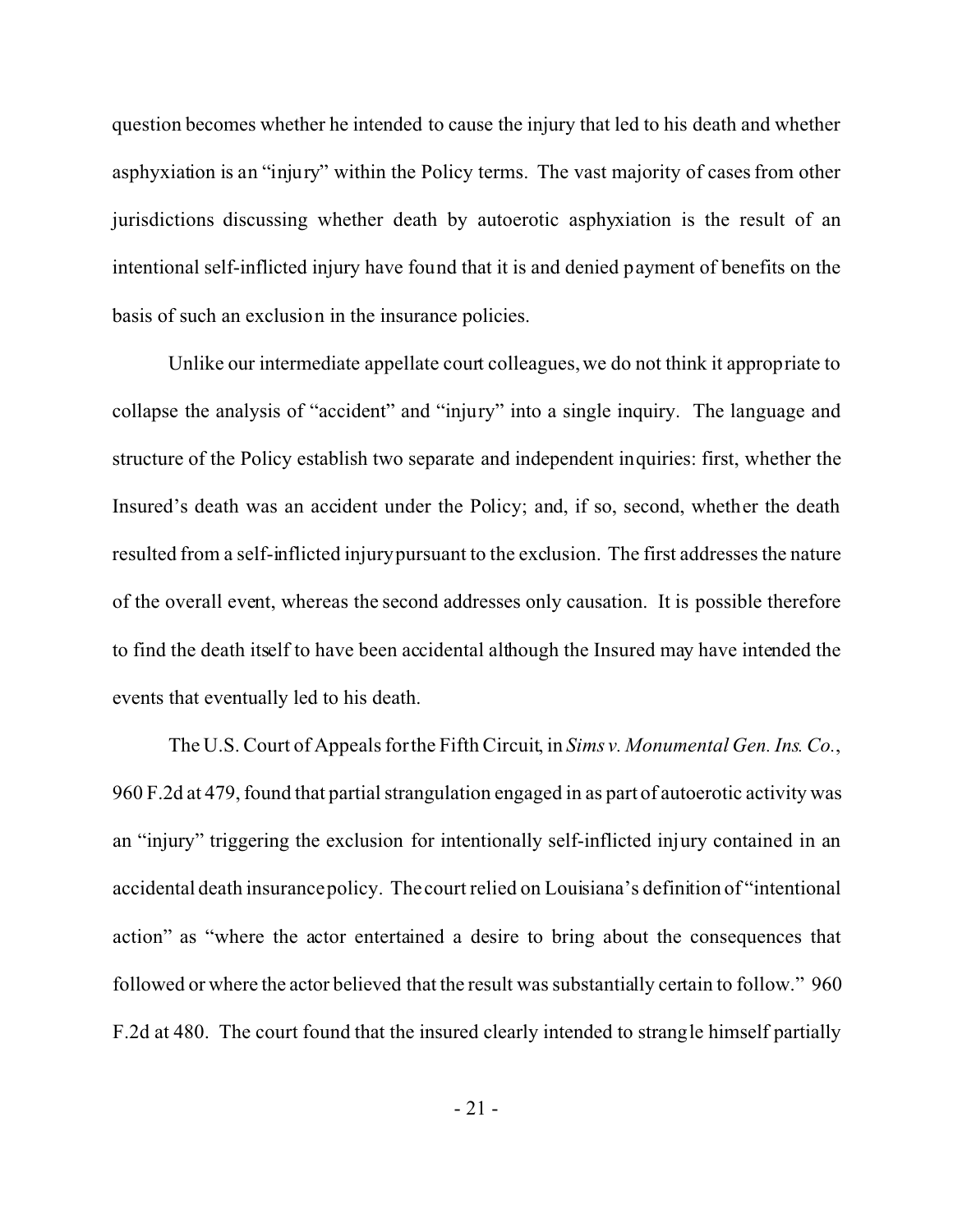and noted that the only question was whether partial strangulation was an injury. *Id*. The court noted evidence that partial strangulation involved tissue damage in the neck and depriving the brain of oxygen, and held that "partial strangulation is an injury in and of itself." *Id*. *See Sigler v. Mut. Benefit Life Ins.*, 506 F. Supp. 542 (C.D. Iowa 1981) (finding that temporarily restricting the supply of oxygen is an injury).

The court in *Cronin v. Zurich Am. Ins.*, 189 F. Supp. 2d 29 (S.D.N.Y. 2002) further described the nature of autoerotic asphyxiation noting: "The effect on the brain produced by this activity is abnormal; the higher cerebral functions of thought, consciousness and awareness are compromised; and a dangerous loss of coordination and self-control results. Temporary cell damage results, and reduced brain activity occurs." 189 F. Supp. 2d at 22. That court held that the "purposefully self-inflicted injury" exclusion contained in the accidental death insurance policy at issue in *Cronin* encompassed the insured's act of hanging himself by the neck intending to deprive himself of oxygen in order to achieve a sexual "high." 189 F. Supp. 2d at 27.

The *Critchlow* court also rejected the beneficiary's suggestion that intentional constriction of the insured's windpipe was not an "injury" under a self-inflicted injury exclusion to an accidental death policy. *Critchlow*, 198 F. Supp. 2d at 323. That court plainly stated that the insured's actions "certainly did cause him injury, however; it led directly to his death." *Id*. The court reasoned "that it [asphyxiation] is possible to do so for a short period without causing lasting injury, or that injury or death does not immediately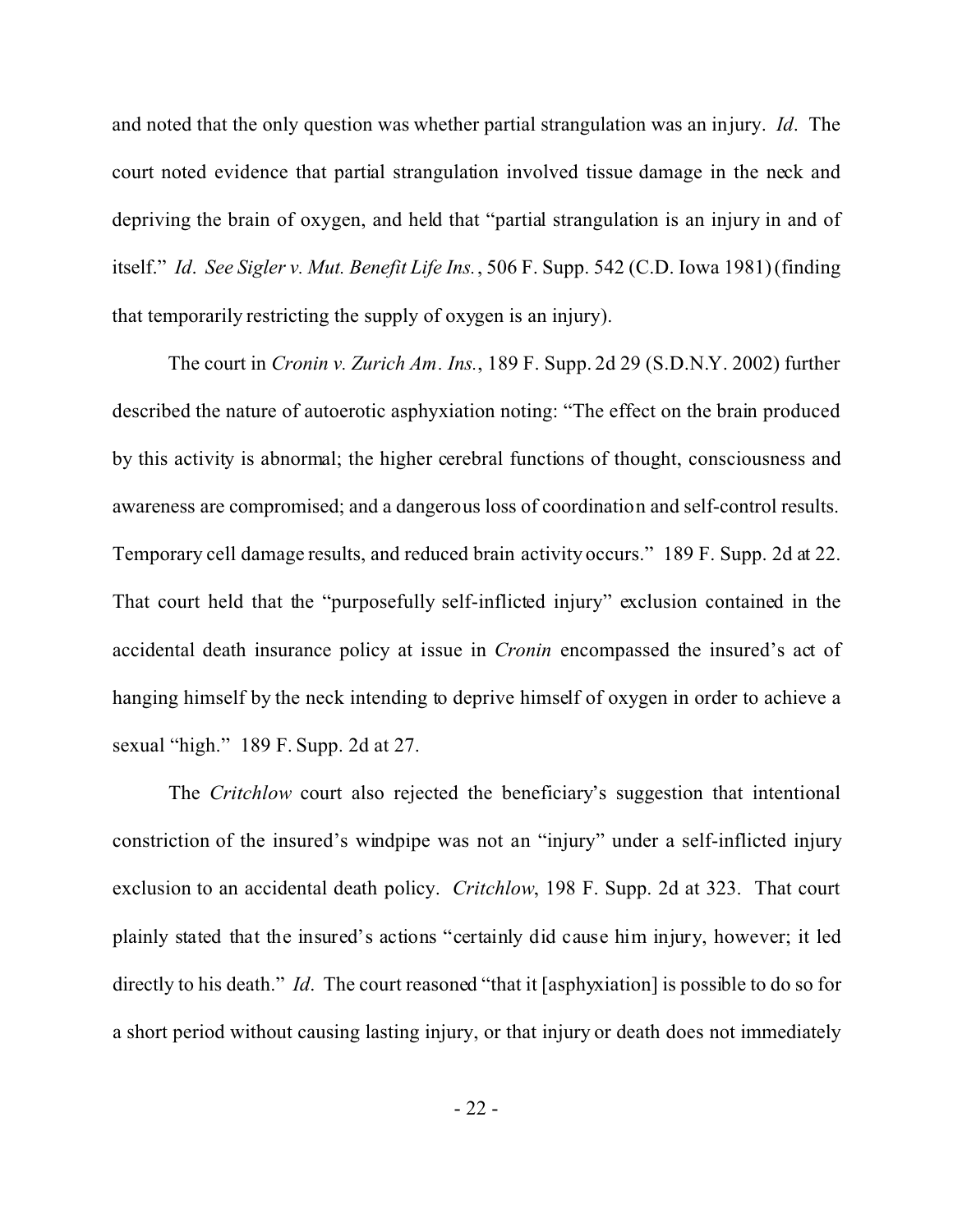occur upon constriction of the trachea, does not mean that decedent's intentional act caused him no injury." *Id*.

Although making note of these cases, the Court of Special Appeals in the present case found the reasoning in the majority opinion in *Padfield* to be more persuasive. *Padfield* involved an autoerotic asphyxiation scenario where the insured died as a result of accidentally strangling himself. The insured, in the back of his van, tied one end of his necktie around his neck and tied the other end to the sliding door hinge located directly above him. The U.S. Court of Appeals for the Ninth Circuit did not agree with the insurer that autoerotic asphyxiation was itself an injury. 290 F.3d at 1127-28. The *Padfield* court instead thought that the temporary deprivation of oxygen the insured intended to experience was not the type of harm classified as an "injury." The injuries that actually resulted in his death, tissue injuries to the neck and the sustained period of time without blood flow, were found to be unintended. 290 F.3d at 1129. The dissent in *Padfield* argued that the act of tying a necktie around his neck with the intent to restrict the flow of oxygen to his brain was an intentionally self-inflicted injury which resulted in the insured's death. 290 F.3d at 1130 (Leavy, J., dissenting). The dissent found that the injury was not only the tissue damage and ligature marks around the insured's neck, but also included "the intentional act of injuring his brain render[ing] it incapable of functioning." 290 F.3d at 1131 (Leavy, J., dissenting).

The Court of Special Appeals reasoned that the brief intentional reduction in the flow of oxygen was not an "injury" as that term is used in the Policy. The court determined that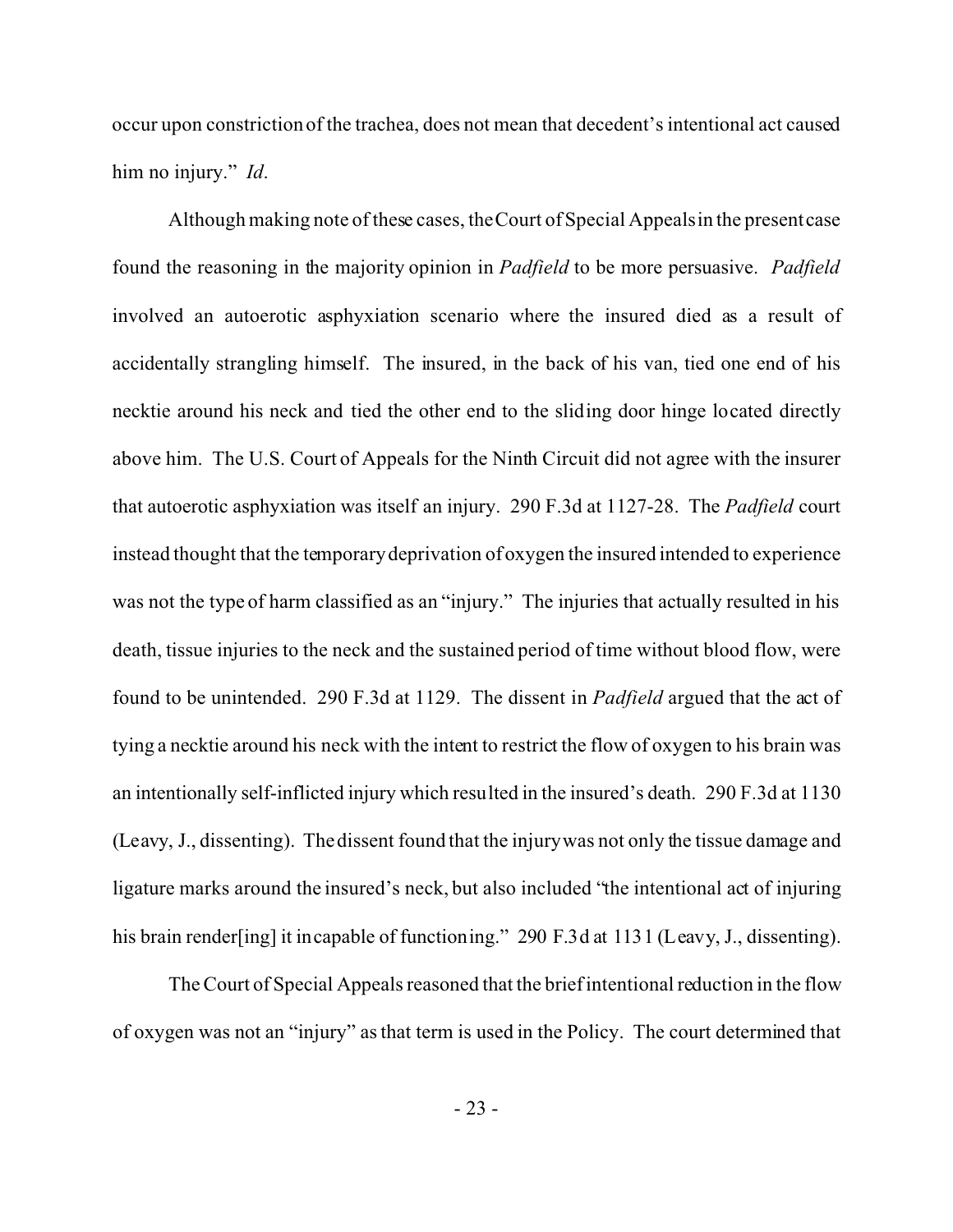the layperson would understand "injury" to mean "physical damage or harm to the body, whether permanent or temporary." 145 Md. App. at 603, 806 A.2d at 295. The court concluded that "the fleeting hypoxia that is intended and achieved with a successful autoerotic experience does not, in our view, constitute an injury with the meaning of the Policy." *Id.* The court appealed to "common knowledge" to support its conclusion, observing that "[i]t is generally believed that one can safely go without oxygen for a brief period of time, without sustaining what is perceived as an injury." *Id*. According to the intermediate appellate court, autoerotic asphyxiation is similar to a swimmer holding his or her breath while under water without sustaining injury. *Id*. We disagree.

We take issue with the intermediate appellate court's attributions to the layperson described in its analysis. We conclude that a layperson would understand partial strangulation to be an injury as that term is commonly used. As the *Sigler* court observed, if another person had partially strangled the Insured there would be no argument that the strangulation was not an injury. 506 F. Supp. at 545. A layperson would consider hypoxia caused by partial strangulation to be an injury regardless of whether visible marks were left on the body. That the injured party also derived pleasure from the self-inflicted injury does not mean there was no injury. Hypoxia is widely defined as "a deficiency of oxygen reaching the tissues of the body." Injury may embrace internal or external damage or harm. The temporary deprivation of oxygen to the brain is a harm albeit only a temporary one in the case of successful autoerotic asphyxiation. We therefore resolve on the undisputed facts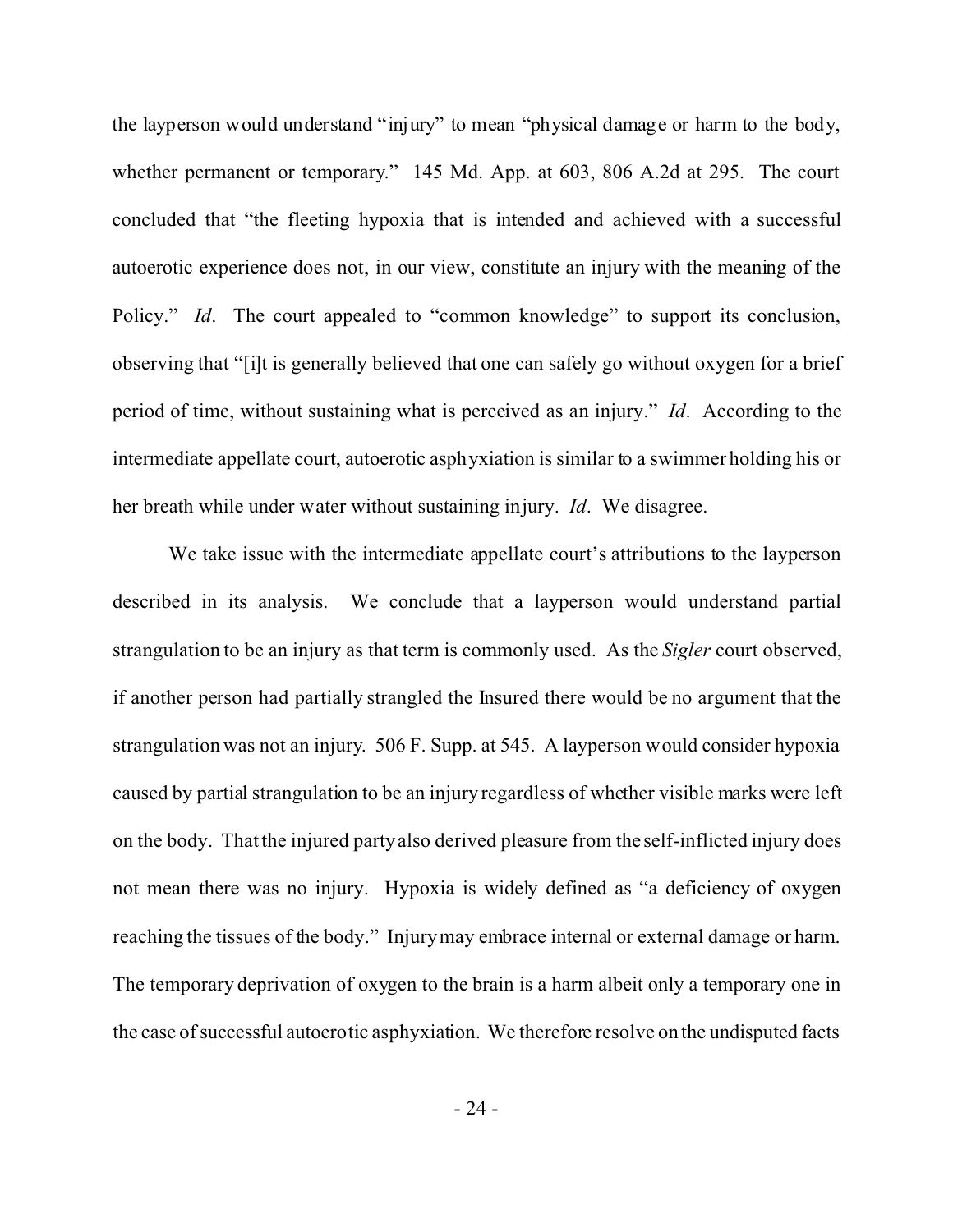of this case that, by depriving his brain of oxygen, the Insured injured his brain and rendered it incapable of functioning, which eventually led to his death. The trial court correctly granted MAMSI's Motion for Summary Judgment on the basis of the exclusion in the Policy for intentional self-injury.

> **JUDGMENTOF THE COURT OF SPECIAL APPEALS REVERSED. CASE REMANDED TO THAT COURT WITH DIRECTIONS TO AFFIRM THE JUDGMENT OF THE CIRCUIT COURT FOR WICOMICO COUNTY; RESPONDENT TO PAY ALL COSTS IN THIS COURT AND IN THE COURT OF SPECIAL APPEALS.**

Dissenting Opinion follows: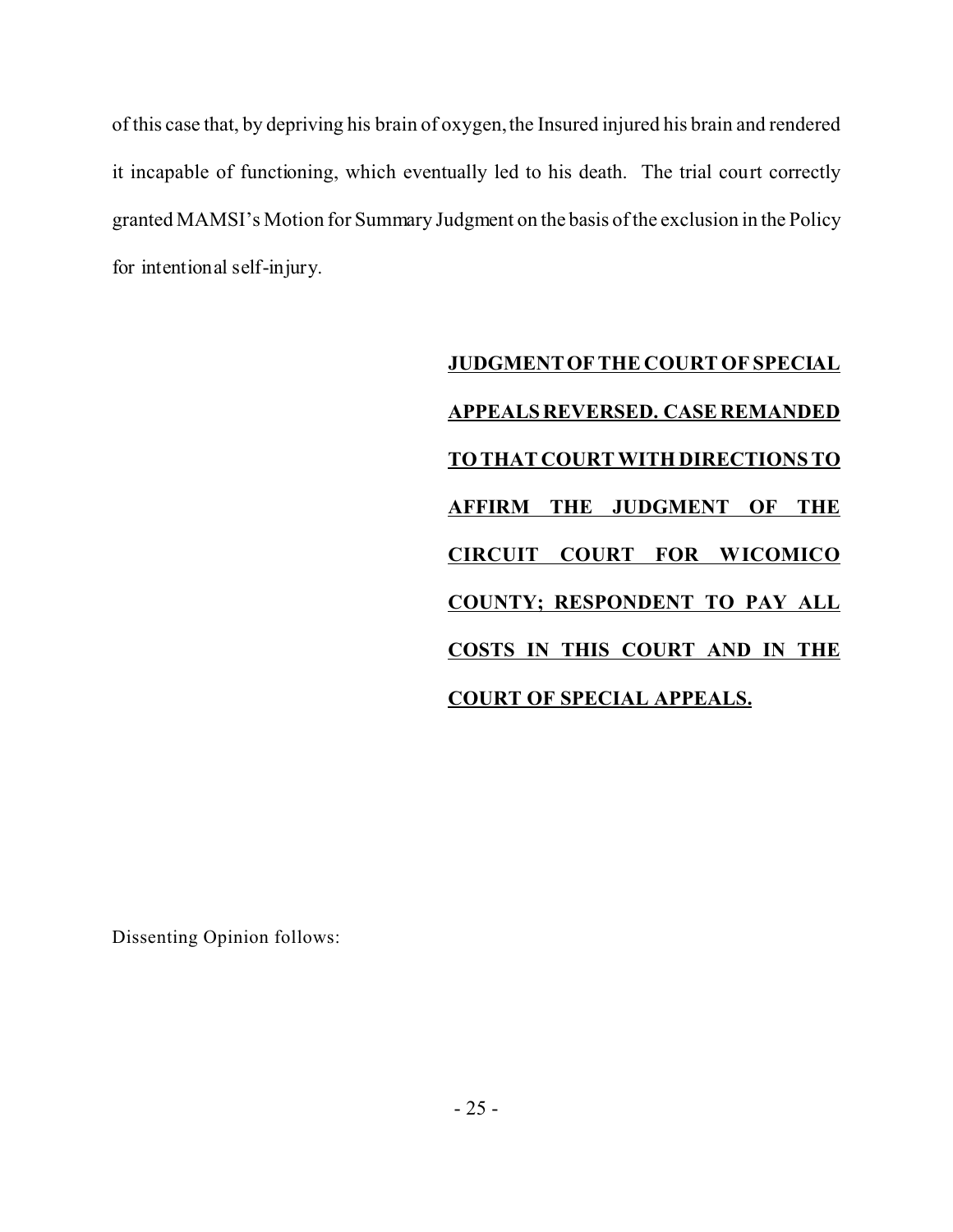# IN THE COURT OF APPEALS OF MARYLAND

No. 98

September Term, 2002 \_\_\_\_\_\_\_\_\_\_\_\_\_\_\_\_\_\_\_\_\_\_\_\_\_\_\_\_\_\_\_\_\_\_\_\_\_\_

# MAMSI LIFE & HEALTH INSURANCE COMPANY

v.

JOHN W. CALLAWAY

\_\_\_\_\_\_\_\_\_\_\_\_\_\_\_\_\_\_\_\_\_\_\_\_\_\_\_\_\_\_\_\_\_\_\_\_\_\_

Bell, C.J. Eldridge Raker Wilner Cathell Harrell Battaglia,

JJ.

Dissenting opinion by Battaglia, J. in which Bell, C.J., joins

\_\_\_\_\_\_\_\_\_\_\_\_\_\_\_\_\_\_\_\_\_\_\_\_\_\_\_\_\_\_\_\_\_\_\_\_\_\_

\_\_\_\_\_\_\_\_\_\_\_\_\_\_\_\_\_\_\_\_\_\_\_\_\_\_\_\_\_\_\_\_\_\_\_\_\_\_

Filed: June 11, 2003